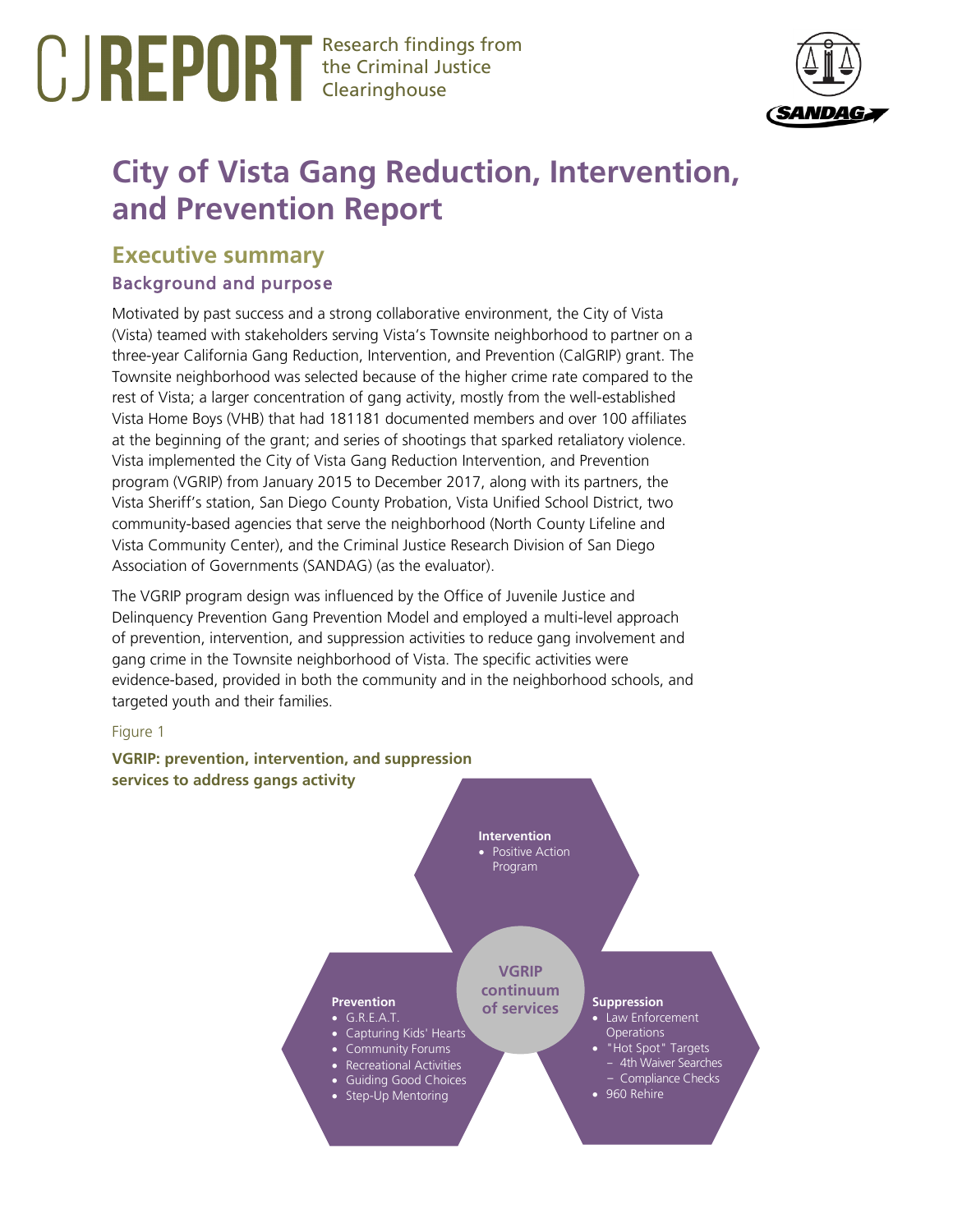SANDAG was responsible for conducing both a process and impact evaluation to measure if VGRIP was implemented as designed, and what effect it had in reaching its goals. The evaluation design utilized a mix-method, pre-post quasi-experimental design. For individual measures (e.g. recidivism) a pre-post, single group design was used and for aggregate data, changes in violent crime rates were compared over time (three-years prior to during the grant period) and between the target area and Vista. The evaluation was designed with the principles of "Action Research" driving the process. SANDAG research staff were involved in the collaborative process from the beginning and charged with providing timely and valid data to inform the ongoing assessment of the project and to allow the collaborative to make any mid-course adjustments.

# VGRIP was implemented as planned and achieved its goal and objectives

To address gang activity in the Townsite neighborhood, the goal of VGRIP was to reduce gang involvement through targeted prevention, intervention, and suppression efforts. To accomplish this goal, VGRIP offered a variety of programs, which were guided by eight objectives that had measurable outcomes.

#### *The results of the evaluation showed that VGRIP was implemented as designed and achieved or exceeded almost all of its objectives and goal.*

# *Prevention components*

### *Guiding Good Choices*

Vista Community Clinic (VCC) offered Guiding Good Choices (GGC), which is an interactive five-week program designed to help parents enhance their family's resiliency and develop effective parenting skills.

OBJECTIVE 85 percent of the 80 GGC participants would complete the curriculum and report improved communication with their children.

#### **ACCOMPLISHMENTS**

- **Exceeded target numbers:** 102 parents/caregivers participated in GGC.
- **Met outcome:** Participants reported improved communication and parenting skills, as well as improvement with their child's academics.

88% Parents indicated improvement in areas of family management and their child's behavior.

# Figure 2

# **GGC participants rate parenting skills higher after participation**

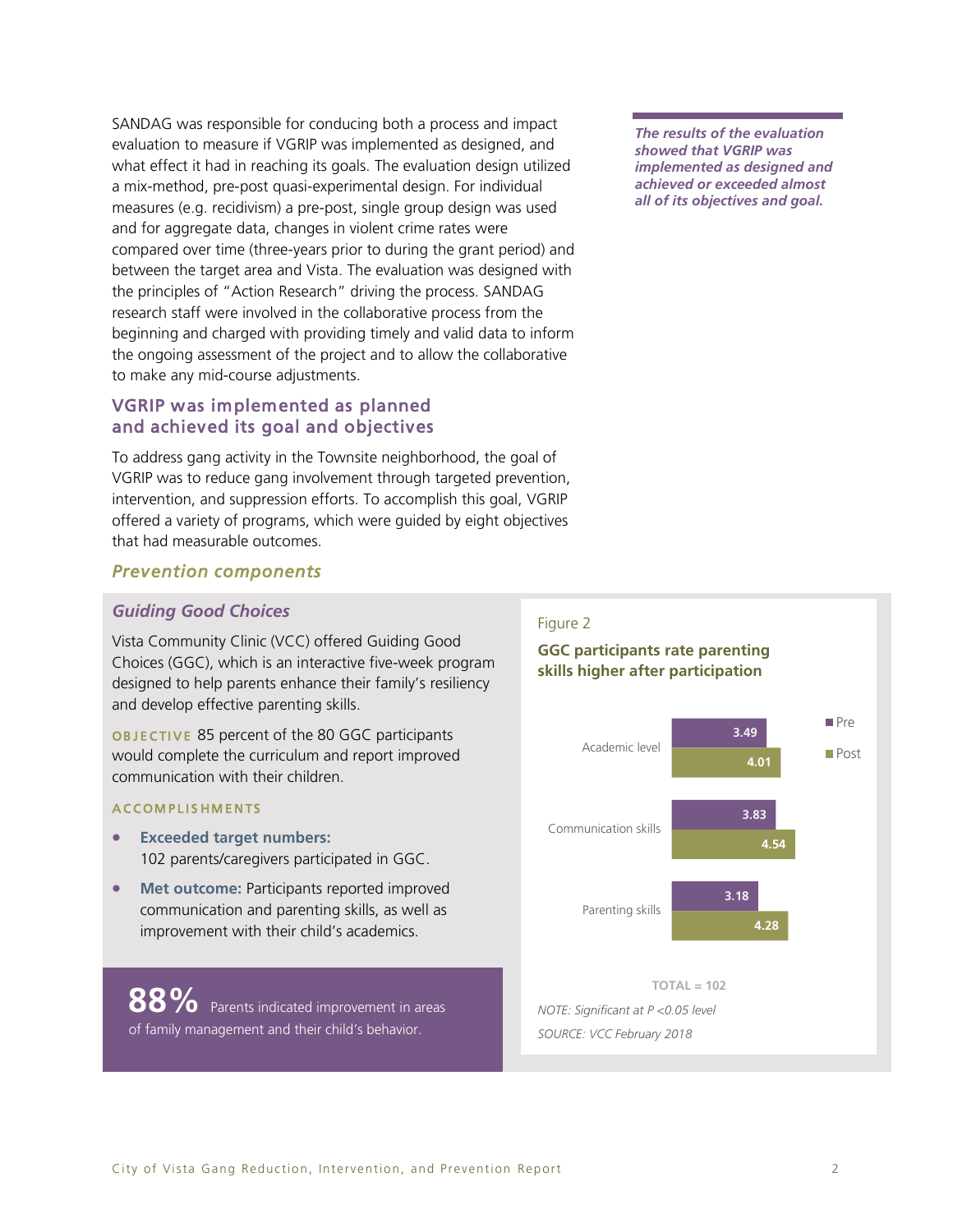### *The Gang Resistance Education and Training program*

The primary prevention activity for VGRIP was Gang Resistance Education and Training (G.R.E.A.T.), which is designed for middle school aged youth, but for VGRIP it was implemented in 4th and 5th grade classrooms for 6 and 13 weeks, respectively, in five target elementary schools. The reason for this adaption was the concern that younger youth were at risk for gang involvement and a need to educate them earlier than middle school. The G.R.E.A.T. program is designed to increase youths' negative views of gangs, help youth gain the ability to handle conflict non-violently, and improve youths' comfort level with law enforcement. Implemented by trained Sheriff's Deputies, the program sought to reach a minimum of 650 4th graders and 650 5th graders.

OBJECTIVE 90 percent of the 650 4th graders and 650 5th graders receiving G.R.E.A.T. will report negative views of gangs, gain the ability to handle conflict non-violently, and an improved comfort level with law enforcement.

#### A C COMPLISHMENTS

- **Met target numbers** 1,300 youth (759 4th graders and 541 5th graders) in the five target elementary schools participated in G.R.E.A.T.
- **Neutral outcome** There was little measurable change between pre- and post-surveys.

### *Capturing Kids' Hearts*

Capturing Kids' Hearts is a research-based curriculum geared toward training teachers in skills they can use to strengthen students' connectedness to school through enhancing protective factors (strong bonds with teachers, clear rules of conduct that are consistently enforced) and targeting modifiable risk factors (inappropriate behavior, poor social coping skills).

OBJECTIVE 32 staff and teachers would complete the Capturing Kids' Hearts program and 90 percent would report using the techniques learned in the training.

#### **ACCOMPLISHMENTS**

- **Exceeded target numbers:** 70 staff/teachers completed the training
- **Unknown if met outcome:** Participants' feedback upon completion of the class were all positive, and respondents touted how helpful the training was and expressed the desire for further training. As one participant noted, "I feel I have tools to use to build my class environment and encourage positive and correct behavior." Post implementation was not tracked.
- Youth entered the program sharing the same views that G.R.E.A.T. espoused, leaving little room for change.
- Almost all (96%-99%) would tell someone if there was going to be a fight, would try to avoid a fight themselves, and did not plan to join a gang.
- Over three-quarters would reach out to police if they saw a crime (89%) and say "hello" to an officer if they saw one  $(77\%)$ .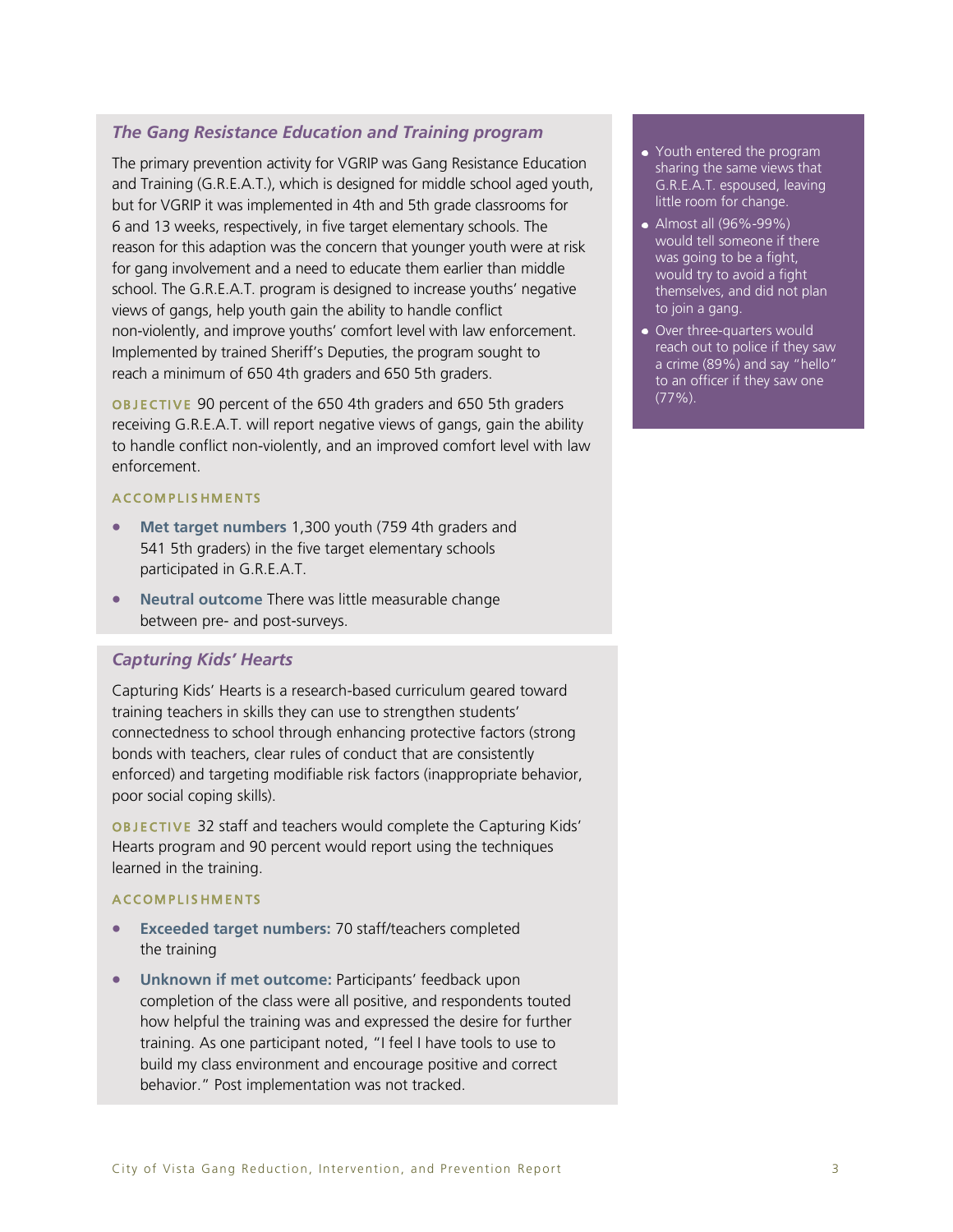### *Recreational activities*

VGRIP offered recreational activities at the Linda Rhoades Community Center located in the heart of the Townsite neighborhood. Eight-week sports related recreational programs were offered five times a year for elementary, middle school-aged youth and high school youth.

OBJECTIVE 1,200 youth would attend recreation programs

### A C C O M P L I S H M E N T S

• **Exceeded target numbers:** 1,527 youth participated:

### *Community engagement*

To improve community engagement in the Townsite neighborhood, Vista in partnership with North County Lifeline (NCL), planned to host a minimum of four community meetings or activities each year. These activities were intended to engage community members and former gang members in gang prevention and intervention activities, provide an opportunity for community members to share ideas and concerns, and help build a sense of community in the Townsite area.

OBJECTIVE 900 community residents will participate in community engagement activities, such as meetings and special events.

Figure 3

### A C COMPLISHMENTS

• **Exceeded target numbers:** 1,069 participants

### *Intervention components*

### *Step-Up Mentoring*

The Step-Up Mentoring program was designed to reach youth who were at risk of becoming involved in gangs. Adult mentors were assigned teen mentors (high school youth), who were in turn assigned to middle or elementary school mentees. The program incorporated two evidence-based curriculum: Second Step: A Violence Prevention Curriculum and Promoting Alternative Thinking Strategies (PATHS). The curricula were designed to reduce aggression and impulsive behavior.

OBJECTIVE 80 percent of the 160 Step-Up mentoring participants will show improved school performance.

#### A C COMPLISHMENTS

- **Almost met target numbers:** 156 high school mentors (58) and elementary and middle school mentees (98) participated in Step-Up, 86 percent of mentors and 76 percent of mentees successfully completed.
- **Partially met outcome:** One-half (50%) of mentors had a higher GPA at program exit, with significant improvement in total GPA. Over three-quarters (78%) of mentees increased their GPA from intake to exit, however the total GPA change was not significant.

# **Mentor's GPA increase significantly at exit**



Mentee (n=41) Mentor (n=46)\*

*NOTE: Cases with missing information not included. \*Significant at P <0.05 level. SOURCE: Step-Up Tracking Form, 2018*

- Mentors and mentees participated in the program for about an average of 9 months (281 and 248 days, respectively).
- Mentees and mentors attended around three-quarters (77% and 71%,  $\bullet$ respectively) of their activities.
- Mentors experienced a significant increase in their GPA from intake to exit 2.49 ( $SD = 0.84$ ) to 2.93 ( $SD = 0.71$ ).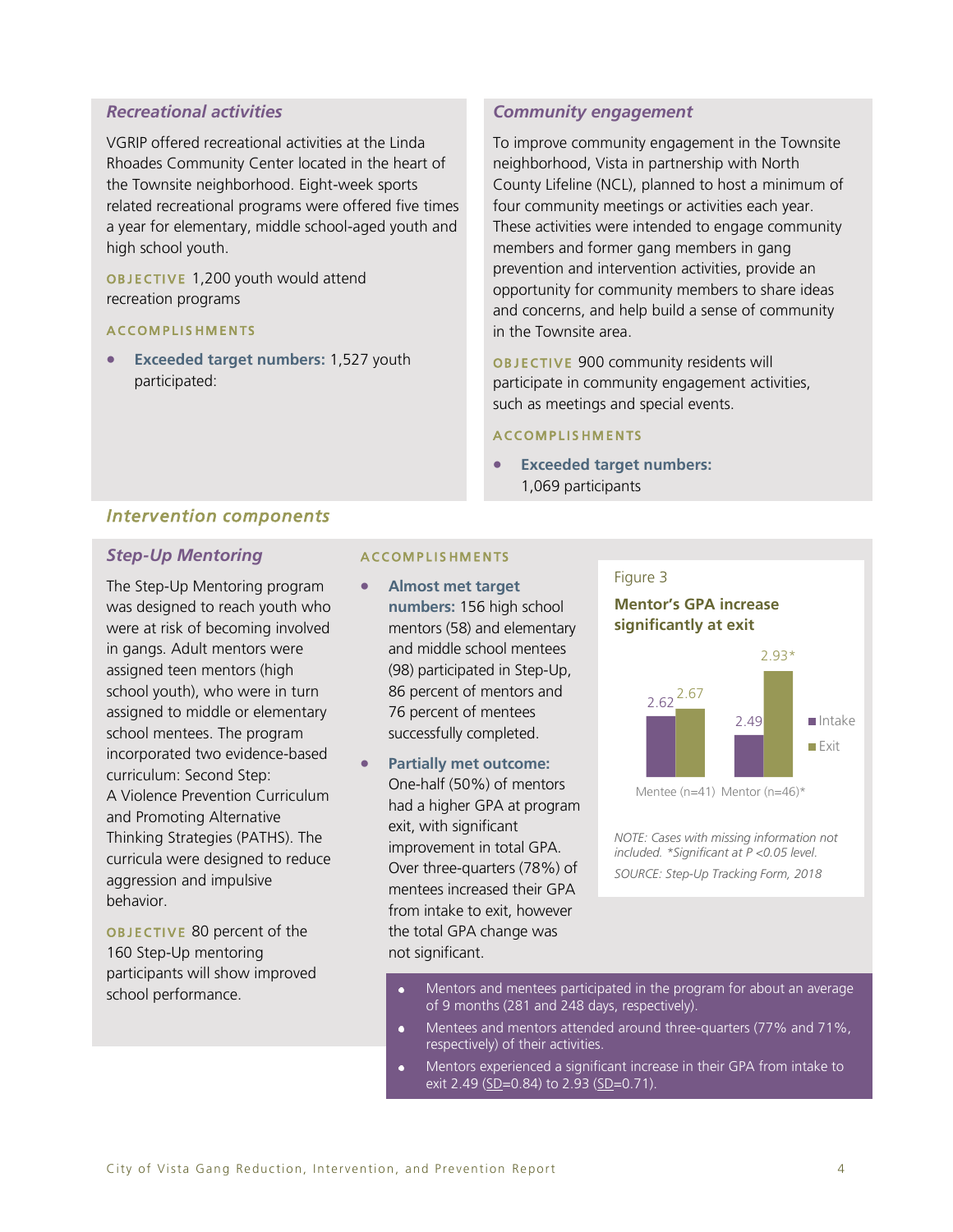### *The Positive Action Program*

Students from the target high schools who were identified as being involved or associated with gangs or exhibiting behavior problems were referred to the Positive Action (PA) program. Participants were in the program an average of 122.38 days (SD=69 days) and could receive case management services, individual mentoring, Trauma Incident Reduction (TIR), and/ or therapeutic/psych-educational group treatment.

OBJECTIVE 70 percent of the 90 PA participants will increase risk and resilience scores, demonstrate increased academic achievement, and have no entry/re-entry into the juvenile justice system.

### A C COMPLISHMENTS

- **Almost met target numbers:** 79 youth participated in the program. The lower than anticipated number was because many of the higher risk youth were already on Probation, in-custody, or participating in other services. This situation was an unanticipated barrier and as a result, referring parties started to refer youth who were exhibiting behavior problems but not yet on Probation.
- **Met outcomes:** Both a reduction in resiliency scores (indicating a reduced likelihood of recidivism) and the percent involved in juvenile justice system were achieved.

#### Figure 4

### **PA participants had a reduced risk of recidivating after program completion**



**TOTAL = 62**

*NOTE: Cases with missing information not included. \*Significant at P <0.05 level.*

*SOURCE: PA Tracking Form, February 2018*

### Figure 5

### **Most PA participants remained crime free during and 12-months post-program**



*SOURCE: Probation Case Management System, 2018*

#### *Intervention components*

- Youth had a median number of 12.50 (SD=8.27) case management contacts and were in the program around four-months (122.38 days, on average).
- Almost nine out of ten (89%) youth received additional services, the most frequent being mental health (49%), gang intervention (33%), and/or life skills activities (31%).
- 81 percent successfully completed the program.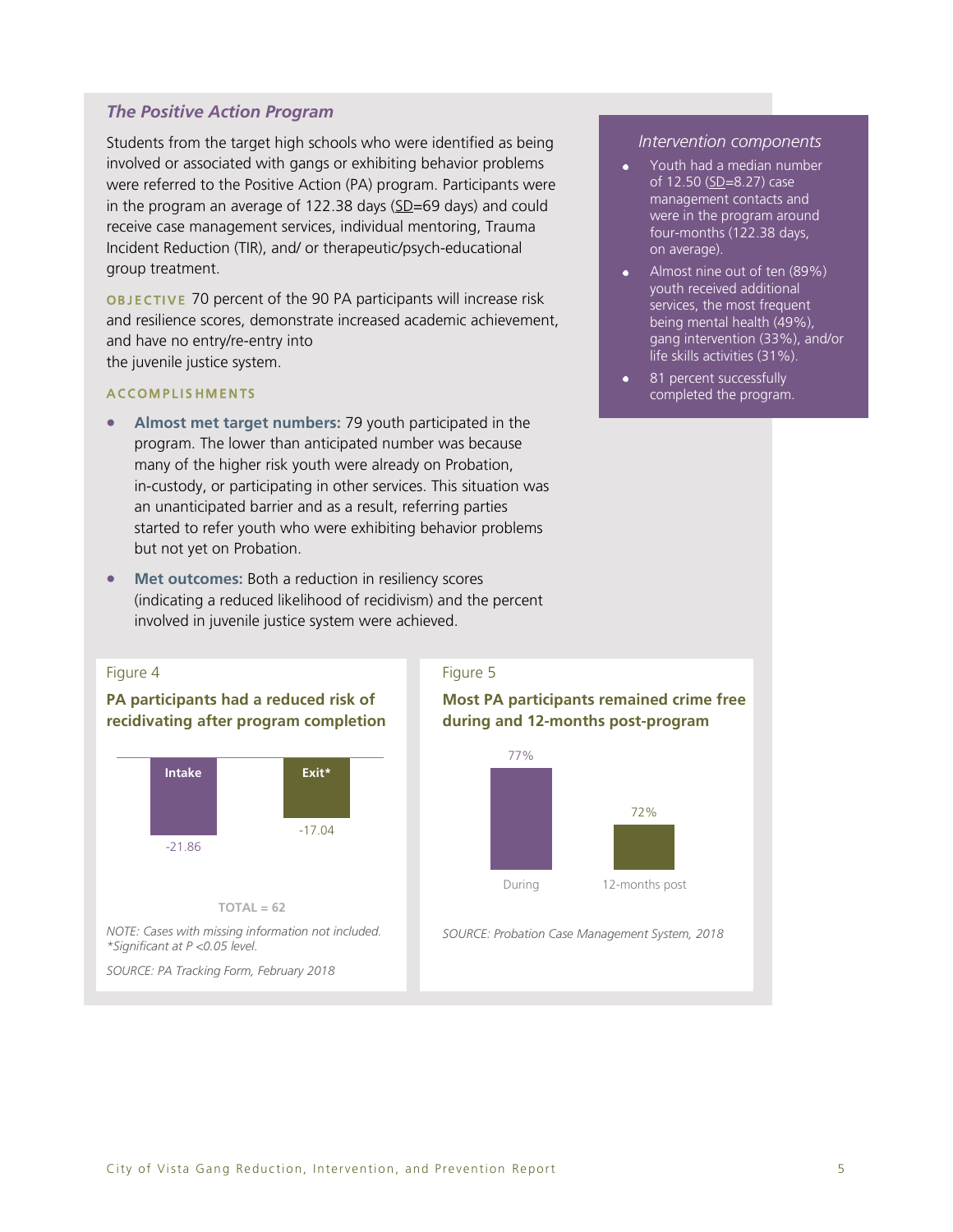### *Suppression components*

### *Targeted law enforcement operations and updating of gang documentation*

To address the more criminally active gang members and crime ridden areas, suppression or related operations were conducted by the Vista Sheriff's station and/or Probation Department. Targets were comprised of current probationers under the Gang Supervision Unit (GSU), crime "hot spots" and intelligence gathered by the Sheriff's gang unit. To support this effort, as well as provide current information to the intelligence arm of the gang unit, a 960-hour rehire (a retired Sheriff's Deputy) was employed by the Sheriff's Department to assist with gang documentation. This time-consuming work can take away from active investigations, surveillance, and operations, but is vital to ensuring that gang files are up-to-date and documentation is completed.

**OBJECTIVE** Provide one operation a month during the grant.

#### A C COMPLISHMENTS

**Exceeded target numbers** 268 operations were conducted, (an average of 7.4 a month), resulting in 560 arrests, including the seizure of 29 guns).

#### Figure 6

#### **Suppression outcomes**



# **Violent crime did decrease in the Townsite neighborhood**

Overall, VGRIP did achieve its intended objectives, with result in the positive direction towards its primary goal of reducing gang involvement and activity in the Townsite area. Change in violent crime (i.e., a proxy of gang-related activity) three-years prior to the grant was compared to the three-years during the grant in the target area and in Vista. The results showed that while both the target area and Vista (with Townsite area not included) had decreases in violent crime during the grant period compared to prior years, the Townsite area experienced a greater decrease (19.81% versus 16.90%, respectively) (Figure 7). While the evaluation cannot show a correlation between the interventions and change in overall crime, the direction downward and the larger decrease in violent crimes in the target area compared to Vista is the outcome that VGRIP was striving for.

# Figure 7

**Violent crime decreased in the Townsite Area to a greater degree than Vista as whole**

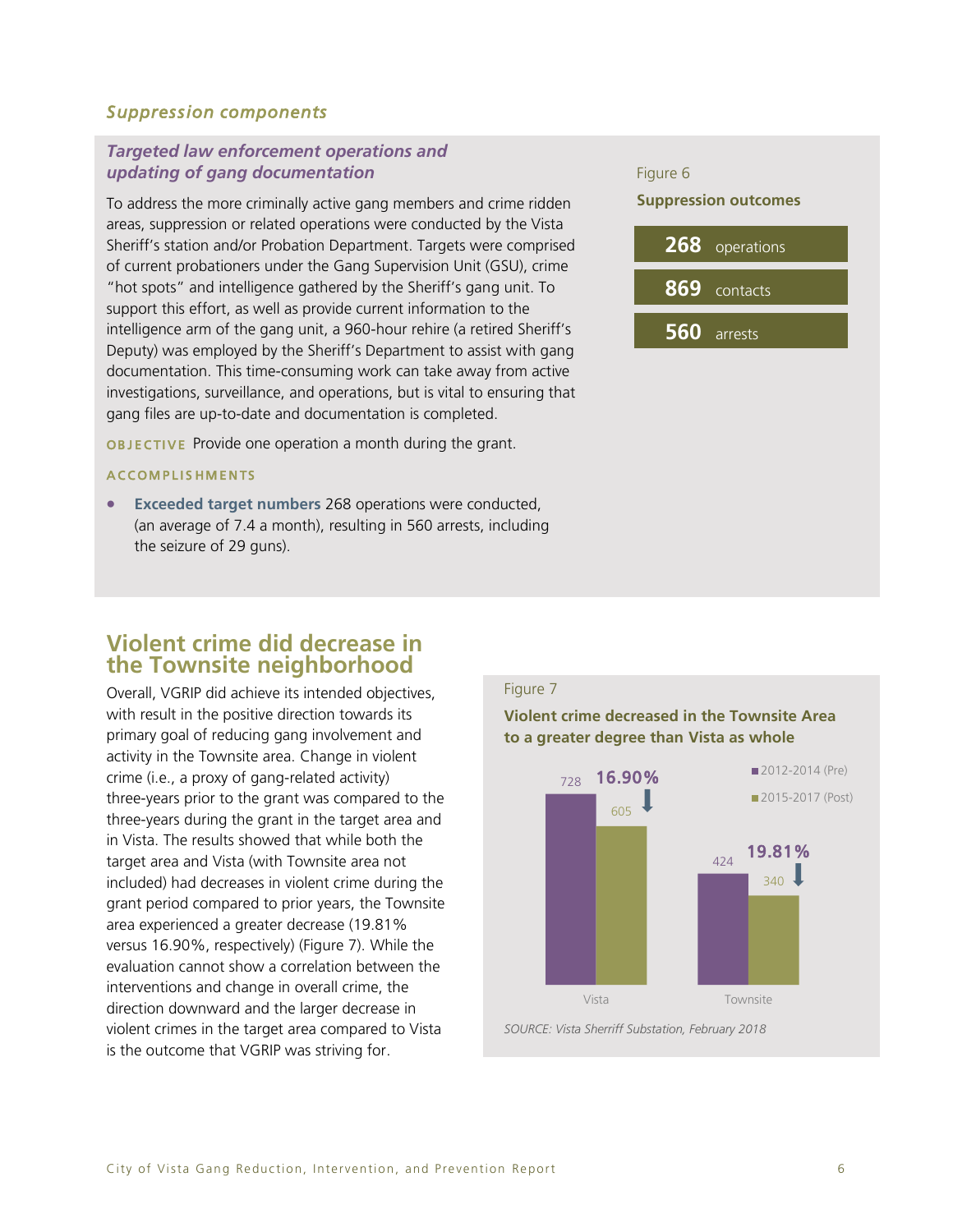### Problems, adjustments, and lessons learned

As with any project, there are unexpected challenges and obstacles that arise, as well as valuable lessons learned from the entire process. Below is a list of the challenges, unintended successes, and lessons learned.

RELATIONSHIPS MATTER VGRIP was created in an environment where trust and understanding of each other's roles already existed. This milieu allowed the project from the start to focus on its objectives and not spend valuable energy creating and cultivating relationships. Receiving the grant enhanced, but did not create the collaborative environment.

CONDUCT SMALLER RATHER THAN LARGER OPERATIONS Probation shifted its method of conducting operations away from ones involving large number of officers to ones with smaller teams to increase frequency and reduce the "intimidation" factor. The intent was to facilitate positive interactions with probationers and their families.

REVISIT IMPLEMENTATION OF G.R.E.A.T. The intention of implementing G.R.E.A.T. in the lower grades was to reach youth sooner in their development in order to divert any future pull towards gang involvement. However, the evaluation results do not support the modification of G.R.E.A.T. from its intended audience (middle school) to elementary school. Furthermore, periodic monitoring of G.R.E.A.T. instruction is vital to ensure consistent delivery of the material. One recommendation is to implement a curriculum that has been created for a younger target audience.

### DATA COLLECTION AND EVALUATION TASKS ARE TIME

**CONSUMING** To offset some of the evaluation costs, program partners were responsible for most of the data collection. This data collection was a challenge because partners did not always have the time to gather the appropriate data nor the staff to enter it in a timely manner. This constraint led to more missing information than was desired, as well as extra efforts to clean the data that was provided. For future endeavors, it is recommended that a staff person be designated in the budget who is responsible for data collection at the program level.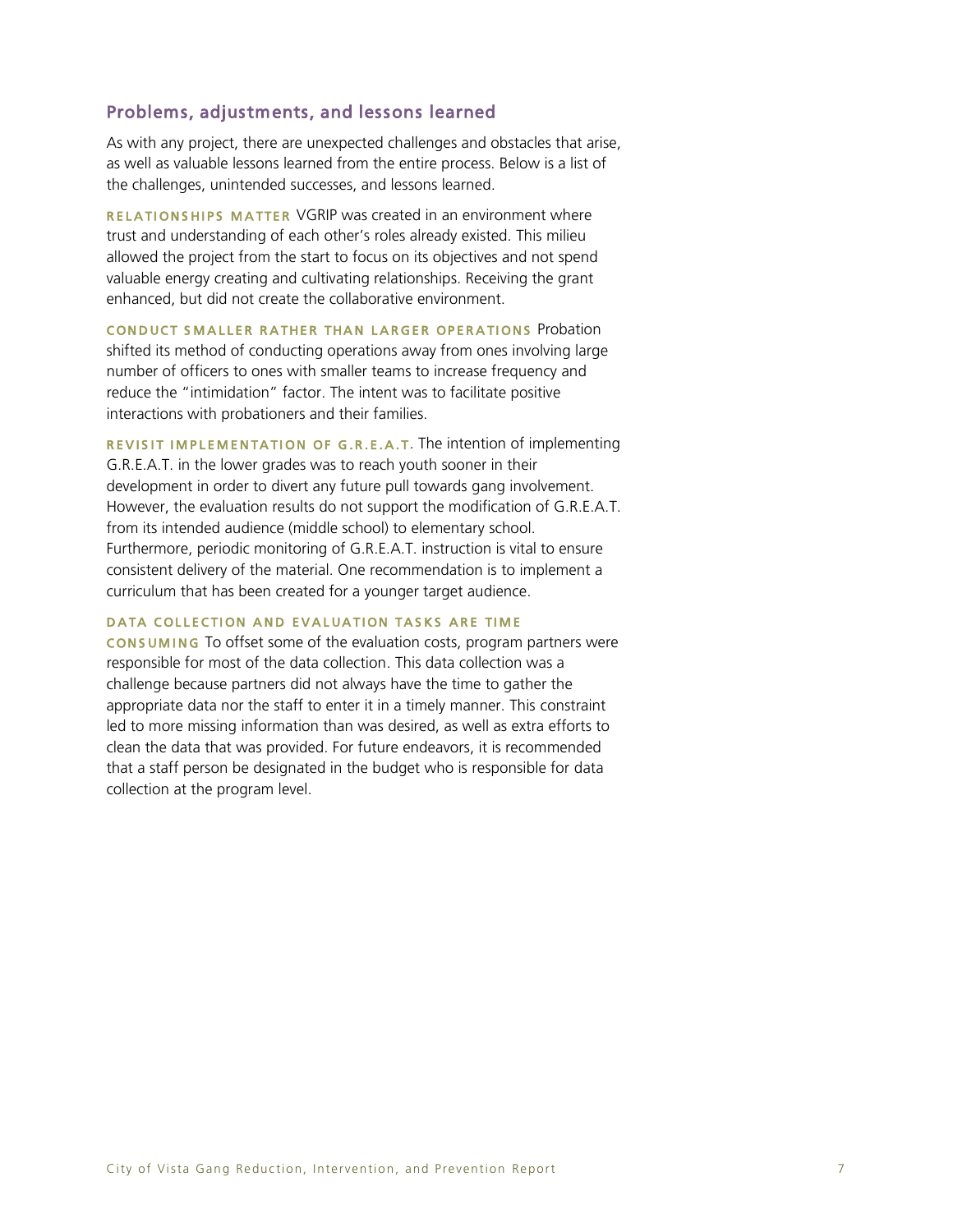# **Project description** Brief background

In 2014, Vista was a successful applicant for a three-year Board of State and Community Corrections, CalGRIP grant to build on gang prevention, intervention, and suppression activities in the City of Vista (Vista). The grant partners chose the SANDAG to conduct a process and outcome evaluation, including providing timely feedback for program partners to use in their ongoing monitoring of the project. Vista, with a population of 101,659 individuals, is in the northern region of San Diego County (Map 1) and at the time of the grant application, it had a higher violent crime rate than the County average (4.67 per 1,000 compared to 3.66 per 1,000 population). There is one documented gang, the VHB, which claims Vista as their "territory" and a significant number of "outside" gang members living in Vista. VHB has been in Vista over five generations and has a connection with the Mexican Mafia, causing on-going concern for law enforcement and the community. At the beginning of the project there were 181 documented VHB gang members, another 100 that had not been documented<sup>1</sup>, and approximately 100 affiliates. Law enforcement intelligence and high-profile gang-related shootings in the Townsite neighborhood of Vista were the precipitating reasons for the selection of Townsite as the target area. Contributing to this decision was vocal residents' support of gang reduction efforts and the existing partnerships among the service programs, schools, law enforcement, and Vista, all of which prompted the submission of the CalGRIP application (i.e., VGRIP). The specific partners included:

- City of Vista (lead agency)
- San Diego County Sheriff's Department Vista Sheriff's Station
- Vista Unified School District
- San Diego County Probation Department
- North County Lifeline (community-based organization)
- Vista Community Clinic
- SANDAG

Additional descriptive information about each of the partners is included in Appendix A, but it is important to note that all the entities have been collaborating on various gang prevention projects since 2008. Examples of the collaboration include the provision of prevention, intervention, and suppression activities for a prior 2010 CalGRIP grant in a neighboring area and participation in the North County Comprehensive Gang Initiative, the North County Gang Prevention and Intervention Committee, and the North County Gang Commission. This extensive history of partnering, along with the lengthy experience of working and serving the communities most impacted by gang violence, provided a solid foundation for the implementation of VGRIP.

# Map 1

### **City of Vista**



j <sup>1</sup> Documentation is a formal step of identifying an individual as being part of a street gang. Law enforcement use a minimum of three criteria (e.g., seen associating with known members, tattoos, admits being a member) to formally identify an individual as a member of a gang – either in the CalGang data base or in the Gang Units files.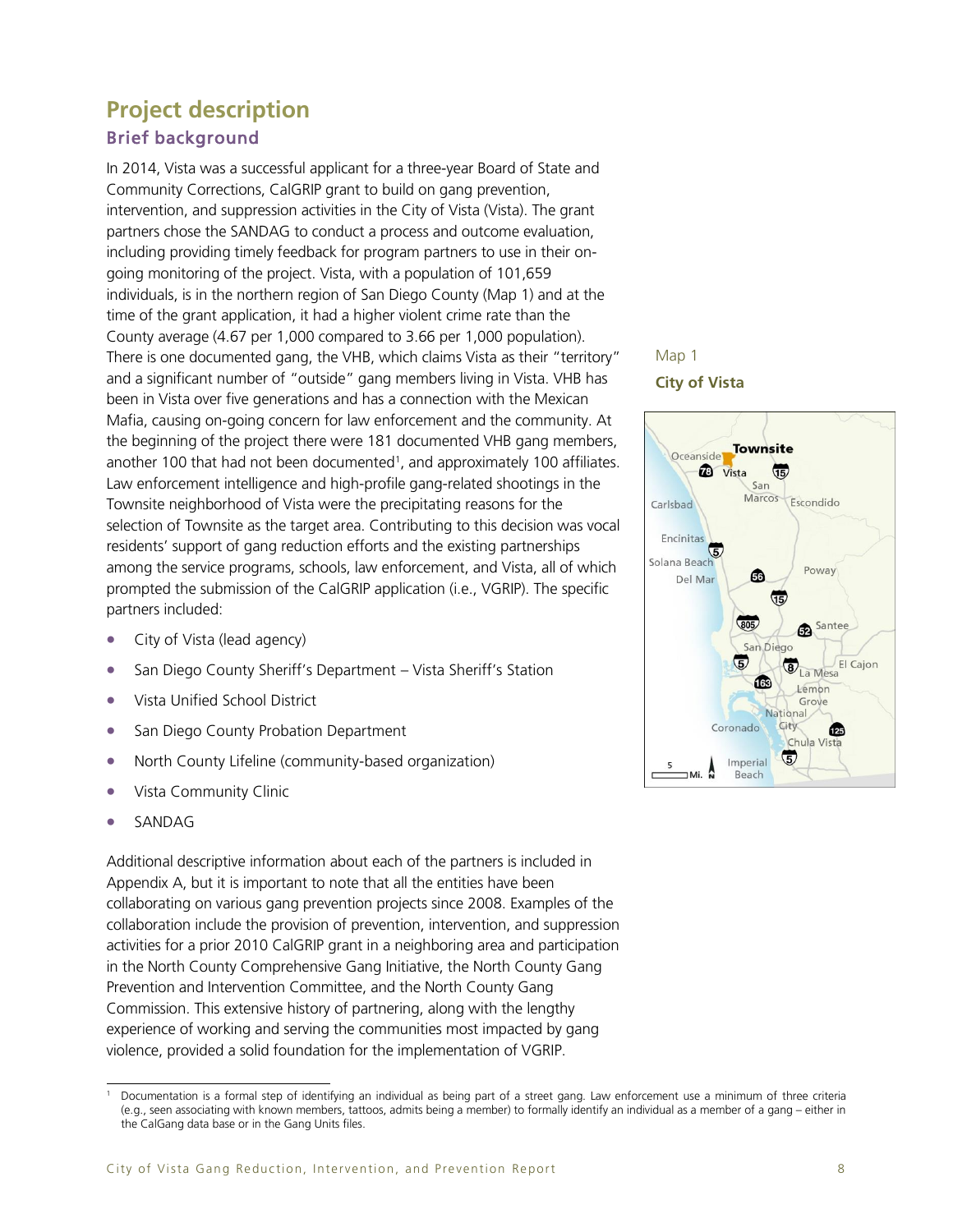# Overview of program components

Utilizing a multi-tier approach to address the gang problems, VGRIP employed the Office of Juvenile Justice and Delinquency Prevention Gang Model to implement prevention, intervention, and suppression activities. The specific activities were evidence-based, provided in both the community and the neighborhood schools to targeted youth and their families. Below is a brief description of each of the program elements separated by the target population (i.e., prevention, intervention, and suppression).

# **Prevention components** Guiding Good Choices

VCC offered GGC, which is an interactive five-week program designed to help parents enhance their family's protective processes and develop effective parenting skills. GGC has been identified as an effective program by the National Institute of Justice (CrimeSolutions.gov). The program is a training for parents of adolescent youth (i.e., middle school aged youth) and consists of five sessions, one of which is to be attended by the child. The parents receive four sessions of instruction, including material on the (a) identification of risk factors for adolescent substance abuse and a strategy to enhance family resiliency; (b) development of effective parenting practices, particularly regarding substance use issues; (c) family conflict management; and (d) use of family meetings as a vehicle for improving family management and positive child involvement. VCC had the goal to offer the program two times a year in Years 2 and 3 (sessions provided in Year 1 were funded through an existing CalGang grant).

# The Gang Resistance Education and Training program

The primary prevention activity for VGRIP was G.R.E.A.T., which is also a promising program for gang prevention and has research documenting its success<sup>2</sup>. The goals of the G.R.E.A.T. program are to increase negative views of gangs, gain the ability to handle conflict non-violently, and improve comfort level with law enforcement. Although G.R.E.A.T. is designed for middle school aged youth, the partners chose to offer the program at the elementary schools because of concerns by teachers that gangs were impacting younger youth. The G.R.E.A.T. program was implemented in 4th and 5th grade classrooms for 6 and 13 weeks, respectively, in the five target elementary schools (Olive, Foothill-Oak, Bobier, Maryland, and Grapevine). G.R.E.A.T. officers from the Sheriff's Department taught the program, administering five sessions from September 2015 to March 2017. The VGRIP grant's program manager worked closely with the participating schools to establish the G.R.E.A.T. calendar and scheduled the ten Sheriff's Deputies and eight probation officers to teach the curriculum. To become certified as G.R.E.A.T. instructors, officers received a two-week eight hours per day training.

j 2 Finn, E.A., Peterson, D., Taylor, T.T and Osgood, D.W (2012). *Results from a Multi-Site Evaluation of the G.R.E.A.T. Program*. *Justice Quarterly*, 29, 125 151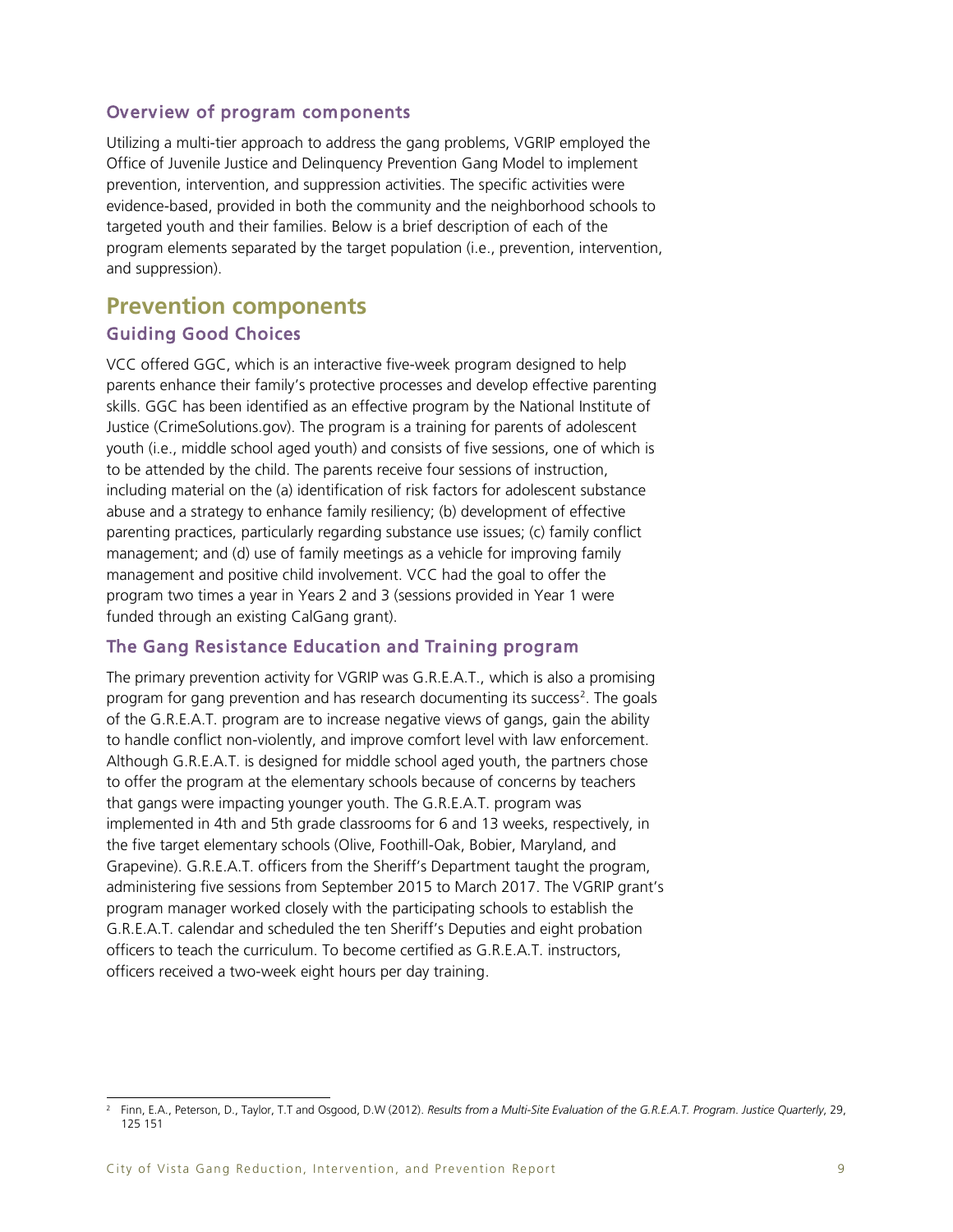# Step-Up Mentoring

The Step-Up Mentoring program was designed to reach youth who were at risk of becoming involved in gangs. VCC was the partner responsible for managing this component. Relying on its relationship with the schools, college aged mentors were assigned teen mentors (high school youth), who were in turn assigned to middle or elementary school mentees. The program incorporated Second Step: A Violence Prevention Curriculum and Promoting Alternative Thinking Strategies (PATHS), both of which have been identified as effective programs by the National Institute of Justice (CrimeSolutions.gov). The curricula are designed to reduce aggressive and impulsive behavior, with PATHS targeting younger youth (elementary) and Second Step geared for middle school aged youth.

# Capturing Kids' Hearts

Capturing Kids' Hearts is a research-based curriculum geared toward training teachers in skills they can use to strengthen students' connectedness to school through enhancing protective factors (strong bonds with teachers, clear rules of conduct that are consistently enforced) and targeting modifiable risk factors (inappropriate behavior, poor social coping skills). The training was provided by curricula developers to teachers in eleven schools in the Vista Unified School District. Trust built from prior collaboration between the schools and community partners and the Vista facilitated the offering of the program as part of the project.

### Community engagement

To improve community engagement in the Townsite neighborhood, Vista, in partnership with NCL, planned to host a minimum of four community meetings or activities each year. These activities were intended to engage community members and former gang members in gang prevention and intervention activities, provide an opportunity for community members to share ideas and concerns, and help build a sense of community in the Townsite area. Suggestions for specific topics and presenters were gathered at the quarterly VGRIP partner's meetings, with the VGRIP grant project manager (a City of Vista staff member) and NCL making the final decision and handling the logistics. NCL drew upon its own programs and its network of partners to recruit and invite participants.

# Recreational activities

As part of the VGRIP's comprehensive approach, pro-social activities were also offered in the community. Specifically, recreational activities were provided at the Linda Rhoades Community Center located in the heart of the Townsite neighborhood. The 8-week programs for elementary school-aged youth were offered five times a year during daytime hours, as well as in the evenings, with Friday evenings targeting middle school-aged youth and Saturday evenings intended for high school youth.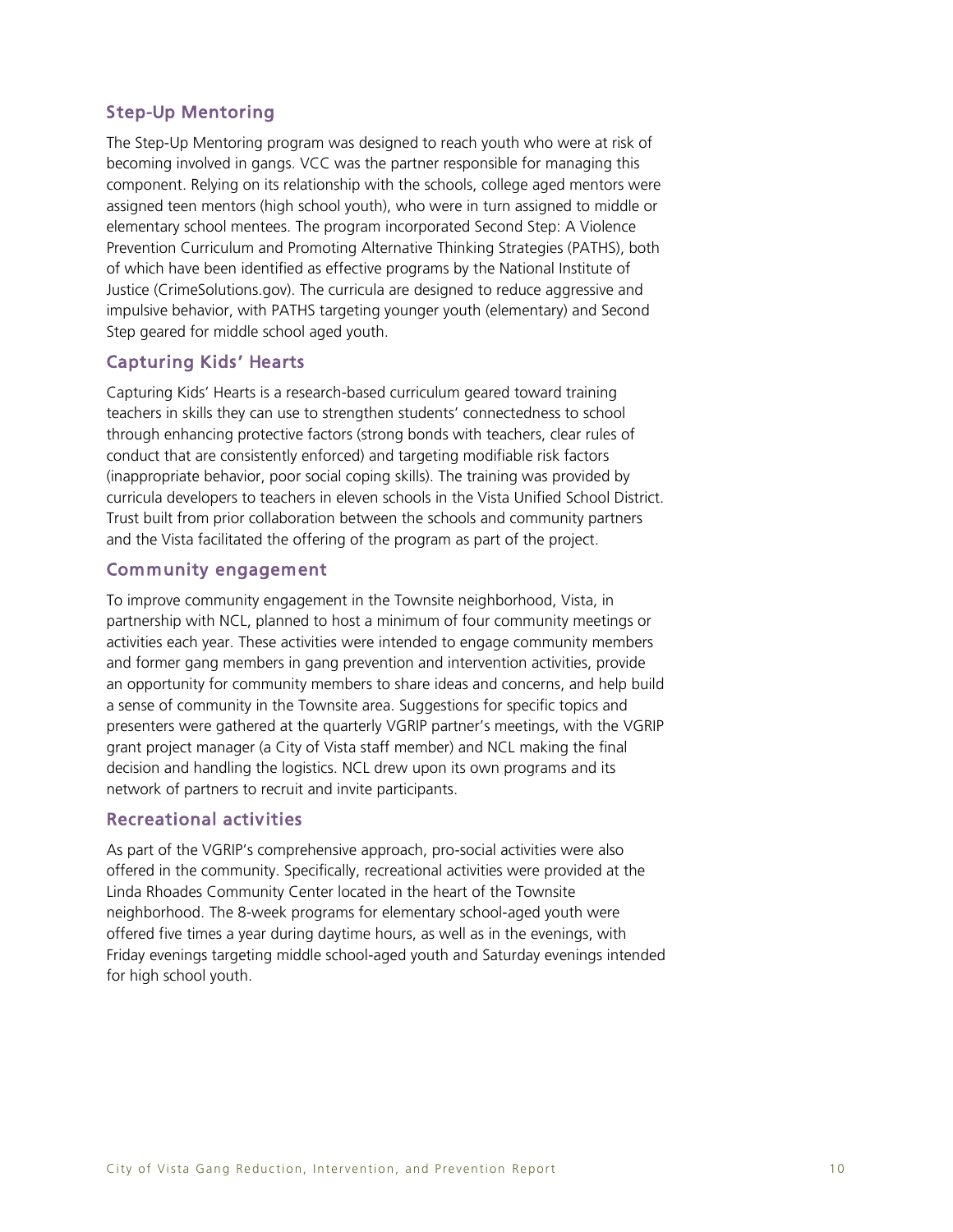# **Intervention components**

# The Positive Action Program

Students from the target high schools (i.e., Alta Vista and Major General Murray High School) who were identified as being involved or associated with gangs were referred to North County Lifeline's NCL Positive Action program (PA). Referrals also could come from Probation, the Sheriff's Department, or other community partners. During program participation, youth could receive case management services, individual mentoring, Trauma Incident Reduction (TIR), and therapeutic/psych-educational group treatment. TIR, an evidence-based mental health treatment modality that requires a certified therapist, focuses on behavioral interventions that reduce the re-experience of traumatic situations. Based on individual needs, participants may have received one or more of the following evidence-based curricula: PA (builds resilience and pro-social behaviors through character and empathy development), Reducing the Risk (teaches sexual/reproductive health, positive relationships, decision making and refusal skills), Seeking Safety (helps improve coping skills and prevent relapse), and My Life, My Choice (provides gender-specific curriculum for girls focused on increasing resiliency and self-esteem). In addition, participants in PA had access to the plethora of services provided by NCL, which included wraparound resources, substance abuse services, and family supports.

# **Suppression components** Targeted law enforcement operations

To address the more criminally active gang members and crime ridden areas, suppression or related operations were conducted by the Sheriff's and/or Probation Department. Scheduling of individual and joint operations was the responsibility of the Sergeant/Supervisor for the respective team. Targets were comprised of current probationers under the Gang Suppression Unit (GSU) supervision, crime "hot spots" as detected by the Vista Sheriff's gang unit, and intelligence gathered from the Sheriff's GSU.

# Updating of gang documentation

Of importance to the Sheriff was the opportunity this grant provided to catch up on the backlog of documentation and purging of gang related information and intelligence. This time-consuming work can take away from active investigations, surveillance, and operations, but is vital to ensuring that gang files are up-to-date and documentation is complete for intelligence purposes. To address this need, a retired Sheriff's Deputy (a retired Sheriff's Deputy allowed to return and work a total of 960 hours) was brought in to assist with gang documentation (including CalGangs updates) and intelligence gathering.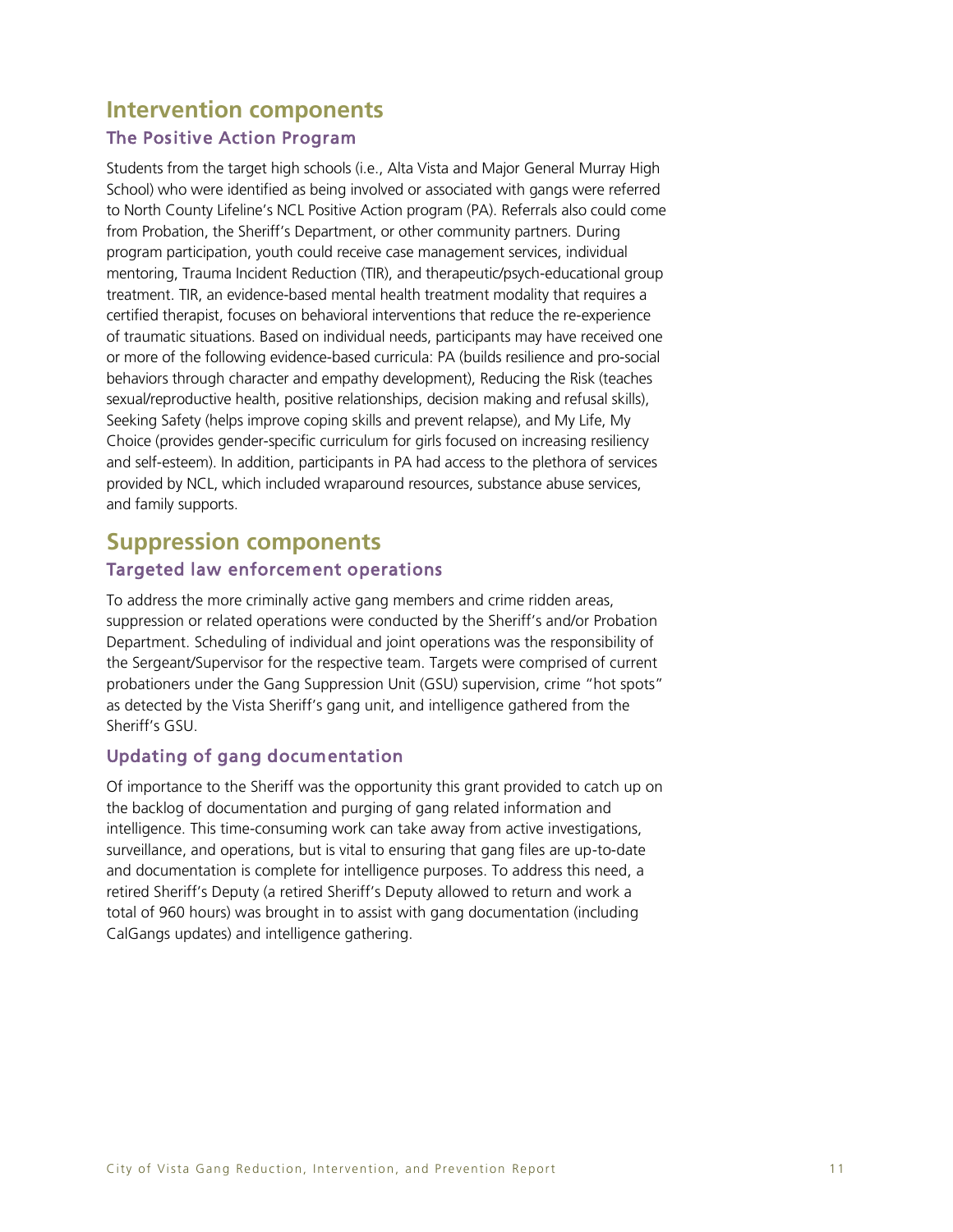# **Goal and objectives**

Based on a recognized need to address gang activity by law enforcement, Vista, and community partners, the goal of VGRIP was to reduce gang involvement through targeted prevention intervention, and suppression efforts. To accomplish this goal, VGRIP proposed eight objectives that had measurable outcomes.

- 1. 85 percent of the 80 (40/Yr2; 40/Yr3) GUIDING GOOD CHOICES participants will complete the curriculum and report improved communication with their children.
- 2. 90 percent of the 650 4th graders (150/Yr1; 250/Yr2; 250/Yr3) and 650 5th graders (150/Yr1; 250/Yr2; 250/Yr3) receiving G . R . E . A . T. will report negative views of gangs, gain the ability to handle conflict non-violently, and report an improved comfort level with law enforcement.
- 3. 80 percent of the 160 (40/Yr1; 60/Yr2; 60/Yr3) **STEP-UP** MENTORING participants will show improved school performance and have no school disciplinary actions.
- 4. 70 percent of the 90 (30 per year) POSITIVE ACTION PROGRAM participants will increase risk and resilience scores, demonstrate increased academic achievement, and have no entry/re-entry in the juvenile justice system.
- 5. 32 staff and teachers will complete the CAPTURING KIDS' HEARTS program, and 90 percent will report using the techniques learned in the training.
- 6. 1,200 youth (300/Yr1; 450/Yr2; 450/Yr3) will attend RECREATION PROGRAMS.
- 7. 900 (300 per year) community residents will participate in COMMUNITY ENGAGEMENT ACTIVITIES, such as meetings and special events.
- 8. One **SUPPRESSION** or other related operations (e.g., 4<sup>th</sup> waiver searches, targeted patrols) will be conducted monthly.

The widespan of the objectives reflects both the complexity of gang violence in the community and the collaborative approach to address the problem from multiple angles and levels. The VGRIP approach can be viewed as a continuum of actions to address the most immediate to future gang challenges. This includes halting the most visible and pressing gang activity (e.g., suppression operations), redirecting those who are immediately at-risk of joining gangs, to planting seeds and building skills to prevent future participation (school and parent programming).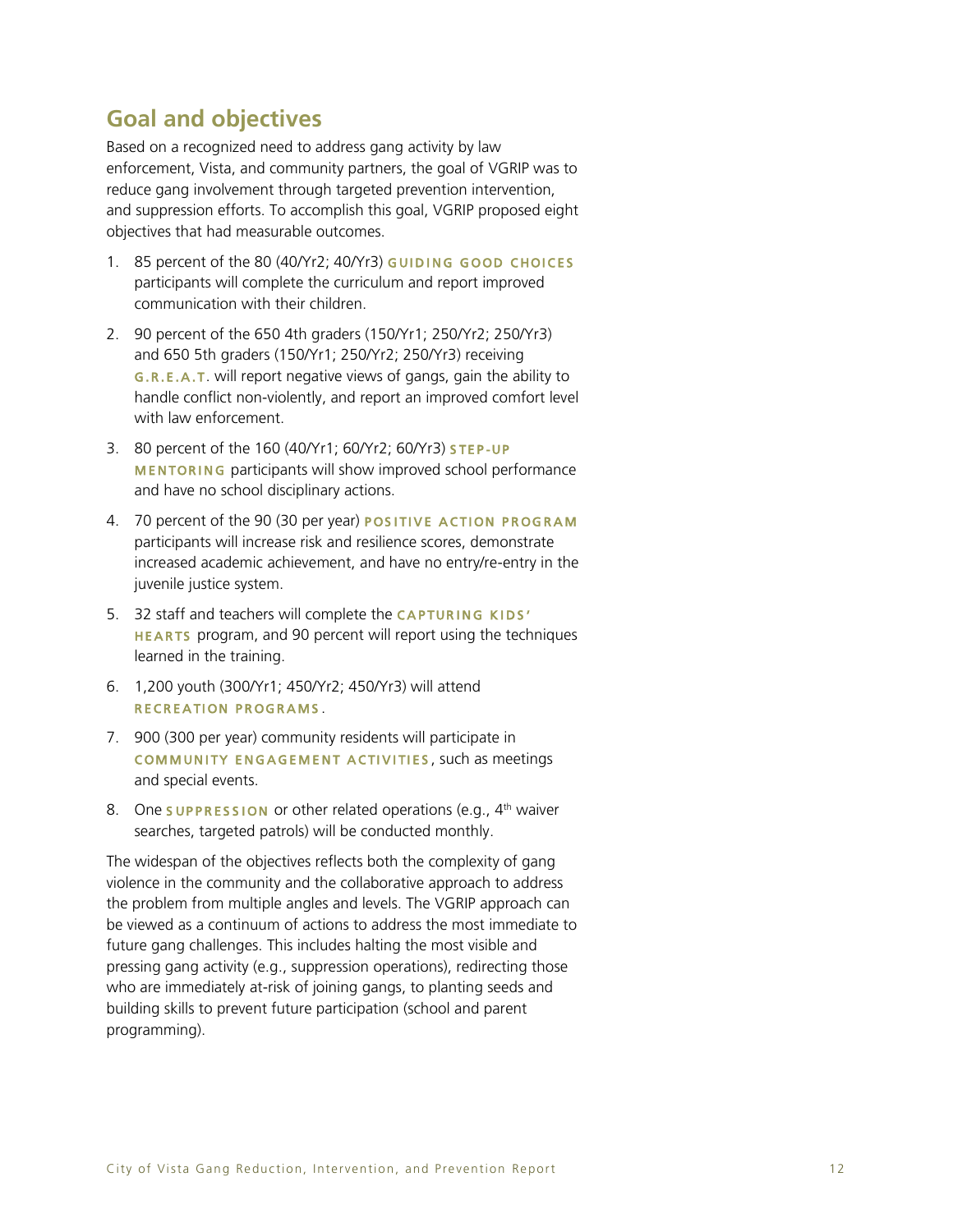# **Methodology** Research design

As reflected in the eight objectives, VGRIP targeted a range of community members including students, families, residents, and justice involved individuals through diverse programing and activities. Because of this variation, the evaluation was designed to capture the totality of efforts by utilizing a multi-method design. Specifically, to determine the success VGRIP had in achieving its goal and objectives, a mixed-methods, pre-post design was employed to measure change over time among participants (when appropriate) and change in crime for the target areas. For individual measures (e.g., recidivism) a pre-post, treatment-only group design was used and for aggregate data (such as overall crime rates), changes in violent crime in the target area during the grant period was compared to three years prior, as well as in the other areas of Vista. To conserve resources directed toward the evaluation, most of the data collection was completed by program partners.

The evaluation was designed with the principles of "Action Research" driving the design. SANDAG research staff members were key partners in the collaborative process and charged with providing timely and valid data to inform the ongoing assessment of the project and allow the collaborative to make any mid-course adjustments.

Examples of how the evaluation assumed a more "action" orientation included:

- SANDAG and the partners worked together on the development of the Local Action Plan, to ensure that the evaluation provided the partners with pertinent information to determine if their interventions were appropriate and on target, to ensure that the proposed data collection was feasible, and to gain valuable input on instrument development in an effort to increase the likelihood of capturing valid information (especially when creating the surveys for the youth).
- SANDAG attended all collaborative meetings to gain a rich understanding of VGRIP's evolution, to build trusting relationships that supported access to valuable data, and to be able to interpret the data from a more informed position.
- SANDAG analyzed and summarized data throughout the project, which was used to adjust programming (i.e., G.R.E.A.T.).

# Process evaluation

To determine if VGRIP was implemented as planned and reached its target population, and to document any challenges or changes that occurred, SANDAG conducted a process evaluation and focused on addressing the following research questions:

- 1. What were the number and characteristics of the program participants, including demographics and criminal history (when applicable)?
- 2. What was the level and type of services received, including contacts, attendance, and pro-social activities?
- 3. What factors were related to successful completion of the program?
- 4. How many and what type of community and recreational activities were conducted and how well were they attended?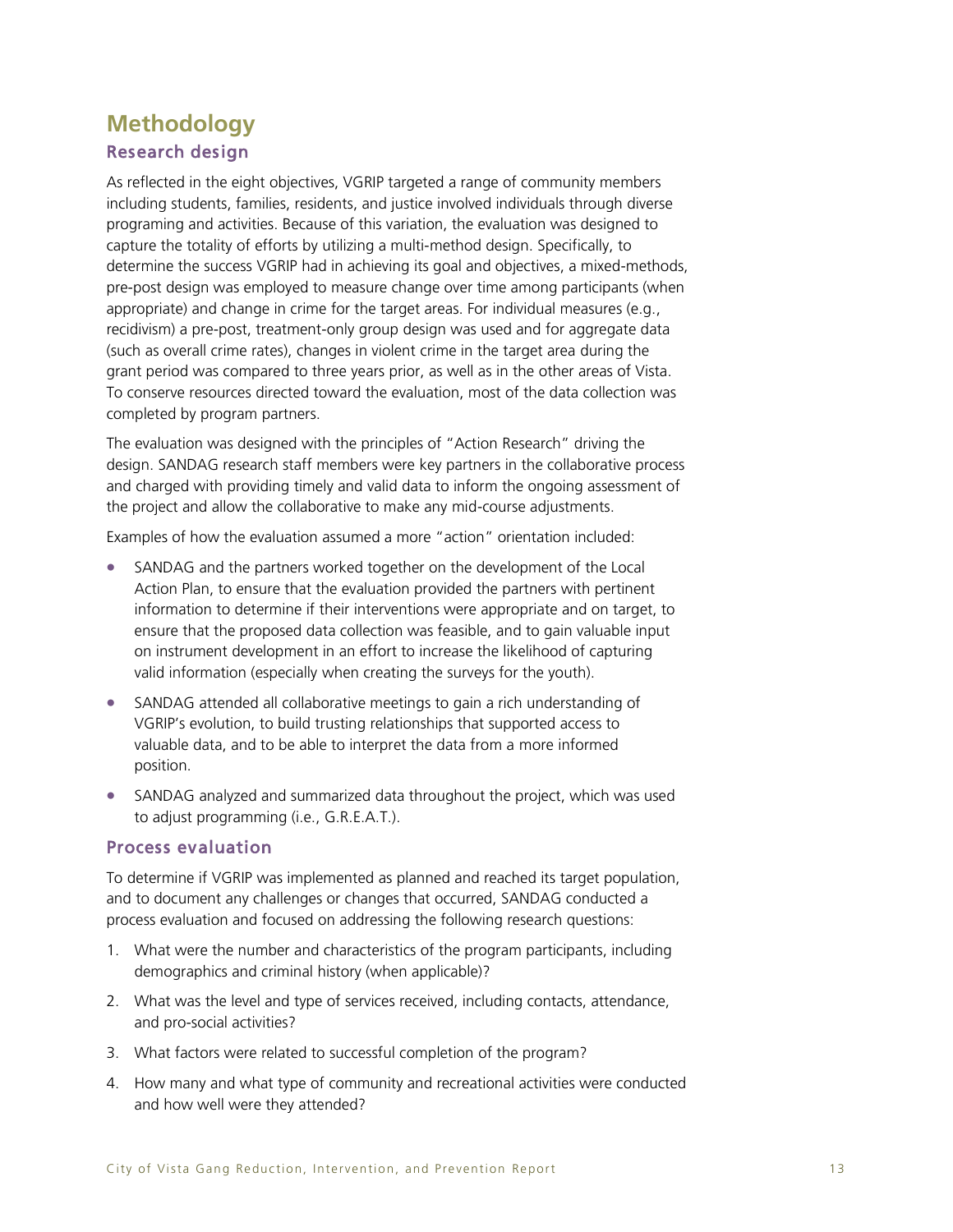- 5. How many suppression operations occurred in the target areas during the project period? How many arrests took place as a result of the operations?
- 6. How many trainings were conducted, including the type and number of participants?
- 7. What did the program partners perceive as the programs' strengths and areas of improvement?

# Outcome evaluation

In addition to the process evaluation, SANDAG conducted an outcome evaluation to answer the question of how effective the model was in accomplishing its goal of reducing gang violence in the target area. To assess how well and with whom did VGRIP work, the outcome evaluation addressed the following questions:

- 1. Did participants remain crime-free during the program and 12-months postprogram participation?
- 2. How did violent crime and gang-related crime change in the target area in terms of nature and amount?
- 3. Did the community perceive any change in gang activity and gang-related crime in the target area?
- 4. Did youths' attitudes and behaviors about gangs change as a result of participating in programs?
- 5. Did communication between parent and child improve after participation in GGC?

# **Data collection**

To address the process and outcome research questions, data were gathered from multiple sources.

**Intake form** Because those programs (PA, Step-Up Mentoring) providing individual level services each had their own agency intake form, SANDAG created an Excel file with common data variables (e.g., age, race, gender) that the programs populated and sent to SANDAG, along with the treatment data described below.

*School data* For Step-Up Mentoring, participant's attendance, grades, and school behavior data were gathered by the program at intake and exit and transferred electronically to SANDAG for analysis.

*Pre/post surveys* To measure change in knowledge and attitudes over time, preand post-surveys were administered for several of the VGRIP programs (i.e., G.R.E.A.T., Step-Up). The topics varied slightly by program but did include one or more of the following: measures of change in attitudes and behaviors towards gangs, school engagement, delinquent behaviors, and family relations. The hard copies of the surveys were provided to SANDAG for data entry, cleaning, and analysis.

*Archival data collection* Individual-level criminal history data were collected by research staff one year prior to and up to 12-months post-program participation for PA participants. Data were gathered from the Probation Case Management System (Probation referrals and true findings).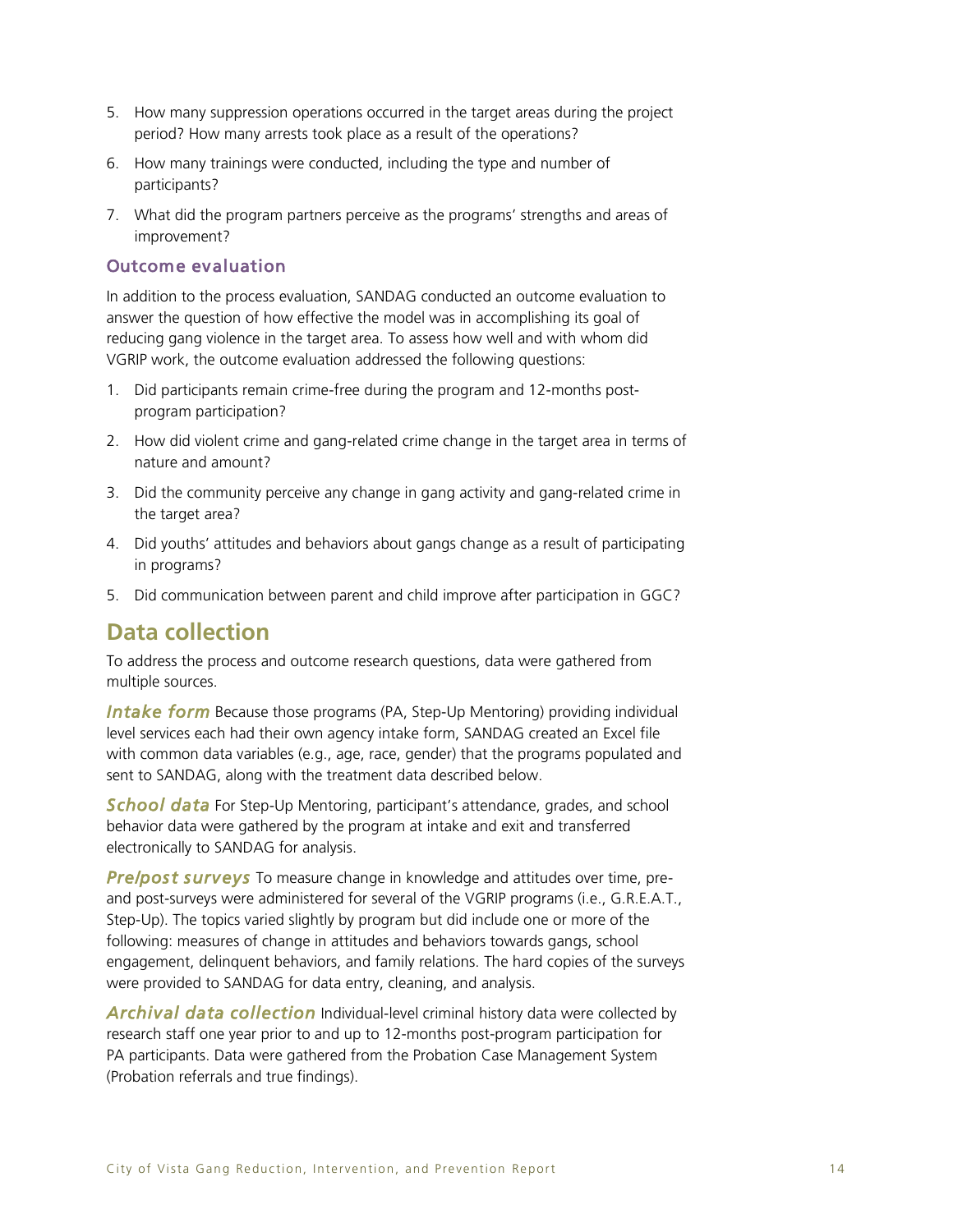*Crime data* Most of the outcomes were individual based; however, VGRIP as a whole was intended to reduce gang-related crime in the target area. To measure overall change in gang-related crime over time, data were gathered three years prior to and during the project. Initially two types of crime data were to be collected to approximate "gang-related" crime; one was any crime that was flagged by officers as related to person either in a gang or affiliated in a gang, whether or not the crime benefited the gang itself, and the other was Uniform Crime Report (UCR) Part I violent crimes. However, upon further review of the data and feedback from the Vista Sherriff's gang sergeant, what was being defined and flagged as "gangrelated" was not always defined or reported consistently, especially in beats that are not patrolled by gang unit officers. Given the lack of reliability and validity associated with "gang" labeled crimes, the decision was made to only track violent crime as a proxy for measuring change in crime in the area. The Sheriff's Department provided the data to SANDAG.

*Service tracking form* SANDAG worked with PA and Step-Up Mentoring program staff to create a user-friendly Excel form to track the type and dosage of services received by program participants. Program partners also tracked the number and type of community events, along with the number of people who attended each event.

*Listening sessions with community members* To garner input from the community about their perception of any changes in gang-related activity and crime, two listening sessions with community members were planned during Year 3 of the grant. However, Vista's grant project manager had significant difficulty gathering participants. Despite numerous attempts, only individuals whose children were participants in either PA (n=4) or Step-Up Mentoring (n=5) agreed to participate. The first session was held in Spanish and conducted by SANDAG and the second was conducted by the Vista's grant project manager and involved a group of three and interviews with two other parents. Because of the limited number of participants and the availability of only participants' parents, the information provided did not address the entire breadth of the research question – which is noted later in the report.

*Survey of partners* To solicit information about program implementation, what worked, and what could be improved, a survey of key program staff was administered. The survey was created in collaboration with Vista grant project manager and was administered electronically, using SurveyMonkey, twice over the course of the project. The first survey was used to inform mid-course program adjustments and the second provided an overall assessment of VGRIP.

*Suppression operations* Law enforcement used a standardized Excel form to document the outcomes of suppression operations, including type of contacts (i.e., 4th wavier search, warrant), reason for contact, gang affiliation, weapons and drugs seized, and arrests.

**960 Hire** To capture the efforts of the 960 hire, the officer entered the different types of documentation, including renewal and purging of gang members in the CalGangs database, and additional intelligence provided to the gang unit. Data were sent quarterly to SANDAG for summarization.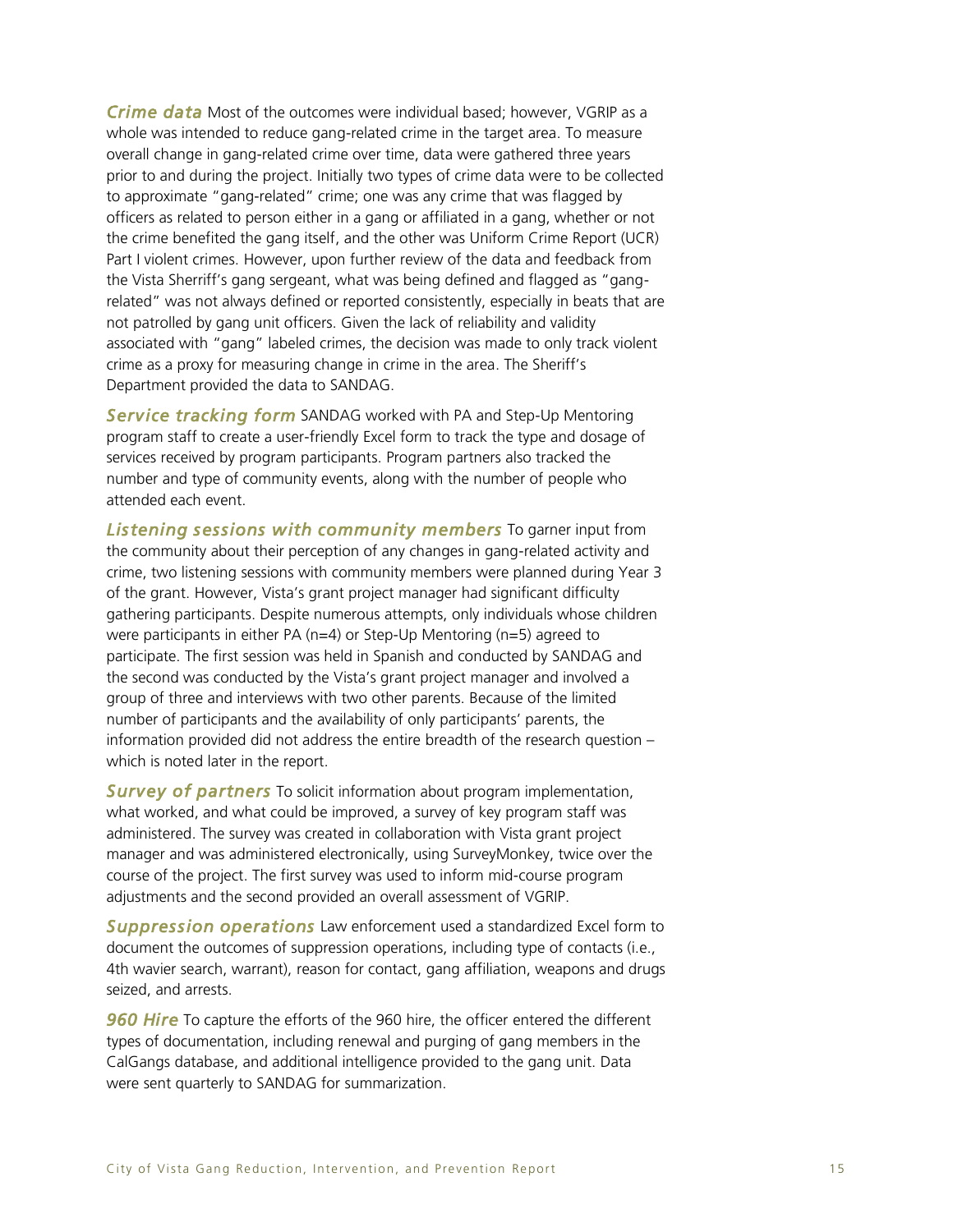# **VGRIP participants and level of involvement**

*What were the number and characteristics of the program participants, including demographics and criminal history (when applicable)? What was the level and type of services received, including contacts, attendance, and pro-social activities. What factors were related to successful completion of the program?* 

The four VGRIP components that provided individualized services were GGC, G.R.E.A.T., Step-Up Mentoring, and PA. Overall these four programs served 1,558 youth and families over the course of the grant (Table 1).

# Guiding Good Choices (Prevention)

Over the course of the grant, VCC conducted five GGC sessions, involving 102 parents/caregivers, which exceeded its goal of 80. Three classes were held in 2016 and two in 2017. All participants successfully completed the program, with 71 percent attending all five sessions and 29 percent attending four out of five.

### Table 1

### **Individuals served by VGRIP**

| Participants served by VGRIP prevention programs |                             |  |  |
|--------------------------------------------------|-----------------------------|--|--|
| <b>Guiding Good Choices</b>                      | 102 parents/caregivers      |  |  |
| G.R.E.A.T.                                       | 1,300 4th and 5th graders   |  |  |
| Step Up Mentoring                                | 156 (58 mentors/98 mentees) |  |  |
| Positive Action program                          | 79 at-risk youth            |  |  |
| <b>Total prevention participants</b>             | 1,558                       |  |  |

*NOTE: Cases with missing information not included. SOURCE: SANDAG, VGRIP tracking forms, 2018*

# G.R.E.A.T. (Prevention)

Implemented at five target schools, in six 4th grade and five 5th grade classes, a total of 759 4th graders and 541 5th graders received the curriculum. While the split among grade level was not an equal 650 as proposed in its objective, the program did meet the overall objective of serving 1,300 youth. Analyses showed that there were no significant differences in demographics between the two grades and so data are reported together. The majority (69%) of students identified as Hispanic with a similar proportion of girls and boys participating (49% and 51%, respectively) (Figure 1).

### Figure 1

# **The majority students participating in G.R.E.A.T. were Hispanic**



**49% girls 51% boys**  *Participated in G.R.E.A.T.*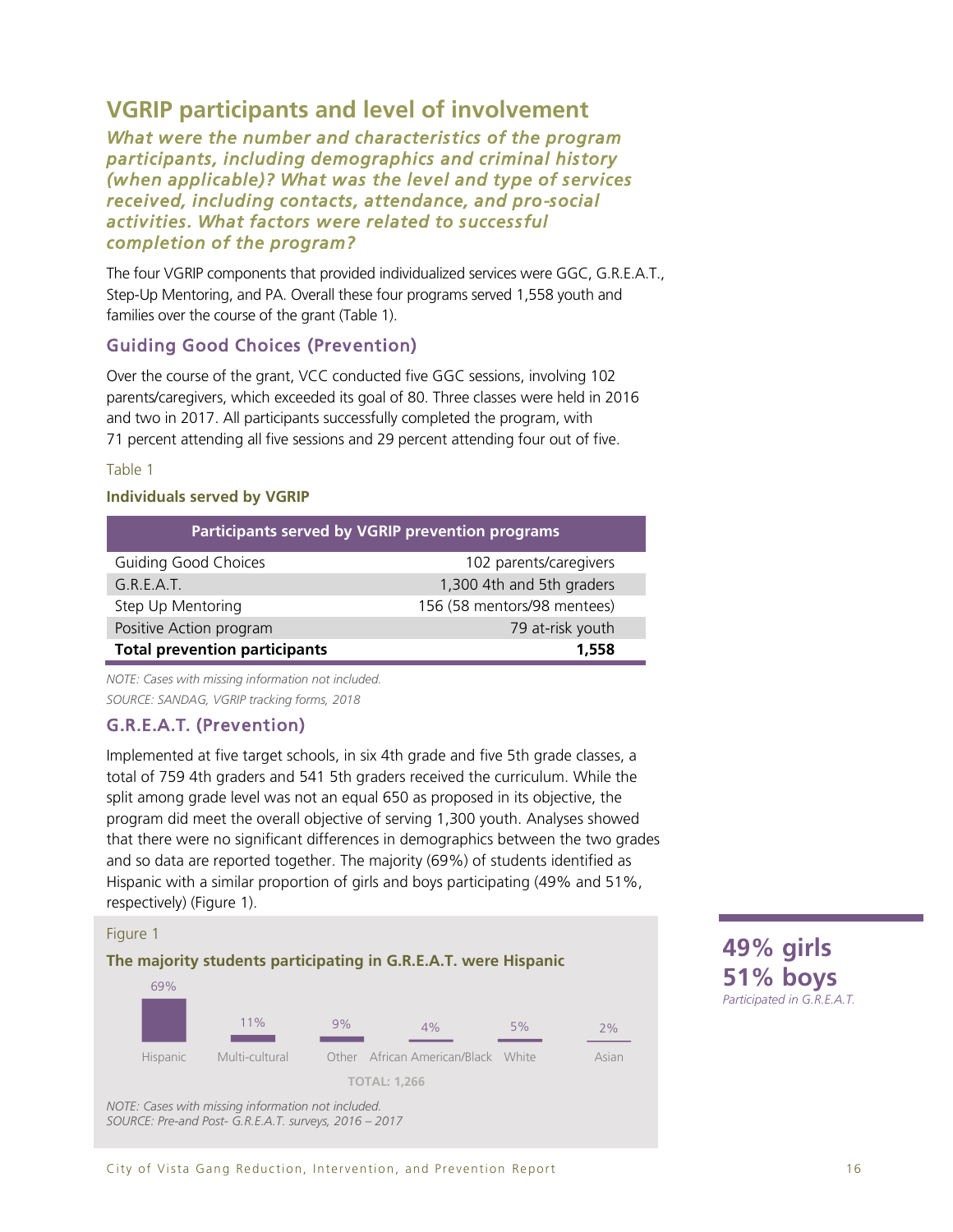# Step-Up Mentoring (Prevention)

Step-Up Mentoring linked college-aged mentors<sup>3</sup> from the local community colleges to teen mentors (high school youth at the target schools), who in turn were assigned to middle or elementary school youth (again attending target schools). Both student mentors and mentees received services while involved in the program, with mentees able to progress to mentors when they enter high school. The program came close to meeting its objective of serving 160 youth by enrolling 58 student mentors and 98 mentees, for a total of 156 youth. Around two-thirds (68%) of mentees were male and 10.68 years old on average ( $SD=1.74$ ), with just over one-half attending middle school (57%) and 43 percent in elementary school (grades 1st to 5th). The average GPA at intake for mentees in middle school<sup>4</sup> was 2.49 (SD=0.90). Almost all mentees reported their ethnicity as Hispanic (96%), with only 1 percent each reporting their ethnicity as White, Black/African-American, Asian/Pacific Islands, or Other. As expected, mentors were older (16.32 years old on average; SD=1.32), attending high school (38% in 12th, 30% in 11th, 20% in 10th, and 13% in 9th), and had a similar average GPA of 2.41 (SD=0.90). Mentors were more likely female (60%) and slightly more racially diverse (Figure 2A and 2B).

*Participants served by VGRIP intervention programs*

# **156 youth mentees/mentors**

*Step-Up Mentoring* 

**79 at-risk youth**

*Positive Action program*

# **TOTAL = 235**



 $\overline{a}$ Data are only presented for the youth mentors and mentees, as information on the college-aged youth were not tracked.

<sup>4</sup> Elementary schools do not provide GPAs.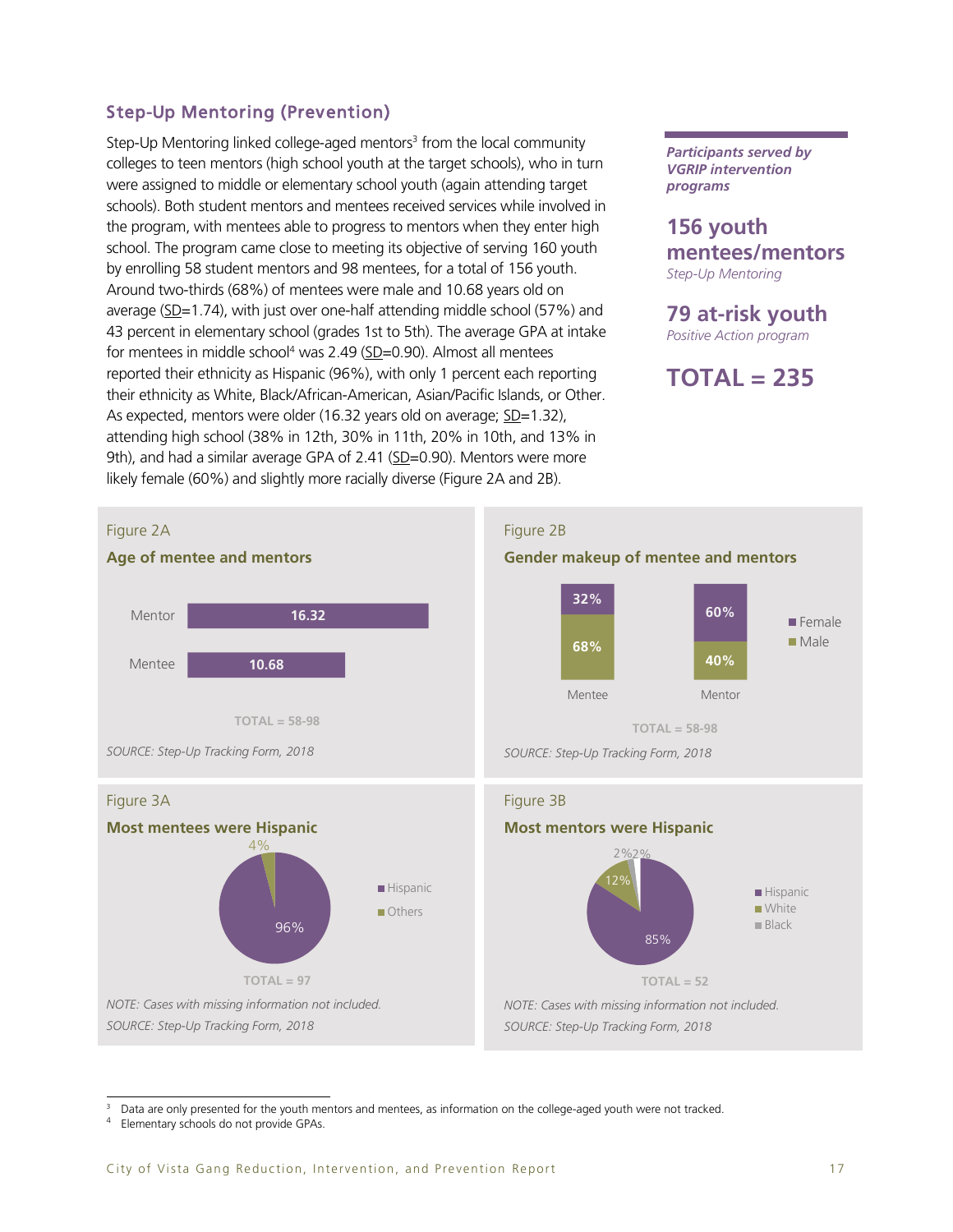On average, around three-quarters of mentors (71%; SD=0.27) and mentees (77%; SD=0.25) attended their planned sessions and participated in the program a median of 246 days (range 31 – 730) and 280 median days (range 31-858, respectively). Among mentees, gender was related to level of attendance, with males significantly more likely to attend  $(82\%; SD=.19)$  than females  $(66\%; SD=.31)$ .

Except for home visits, data were only tracked at the group level, rather than individually. Step-Up Mentoring provided 945 events, groups, outreach, and/or contacts with participants, most of which were in the form of groups (i.e., mentoring or Step-Up meetings) or personal contacts (i.e., home visits, school visits) (Table 2). In addition, the majority of mentees (77%) received at least one home visit (range 1 to 8) (not shown).

### Table 2

### **Step-Up mentee and mentor activities**

| <b>Activity type</b>             | <b>Number</b> |
|----------------------------------|---------------|
| Group or regular mentoring group | 419           |
| Phone calls                      | 126           |
| Home visits                      | 119           |
| Field trip                       | 105           |
| School outreach                  | 72            |
| Step-Up group meetings           | 69            |
| Other                            | 25            |
| Parent event                     | 8             |
| School visit                     | $\mathcal{P}$ |
| Total                            | 945           |

*SOURCE: Step-Up Tracking Form, 2018*

During the grant period, the program changed how it defined "successful" program completion, from a definition based on change in GPA and attitudes toward gangs, to one based on attending at least 80 percent of the activities. According to program records, 76 percent of the mentees and 86 percent of the mentors successfully completed the program. Demographic information, GPA, attitude towards gangs, or length in program were not found to be related to success. School disciplinary actions also were tracked to measure change in behaviors. However, only five participants had any documented disciplinary actions at intake (range 1 to 3) and only two did so at exit (1 each). Analysis of mentees who had a pre- and post-GPA, showed no significant change in average GPA from intake to exit (2.62;  $SD=0.82$  to 2.67;  $SD=0.84$ ) but, mentors did experience a significant increase from an average GPA of 2.49 (SD=0.84) to 2.93 (SD=0.71).

**76% mentees 86% mentors**  *successfully completed the Step-Up Mentoring program*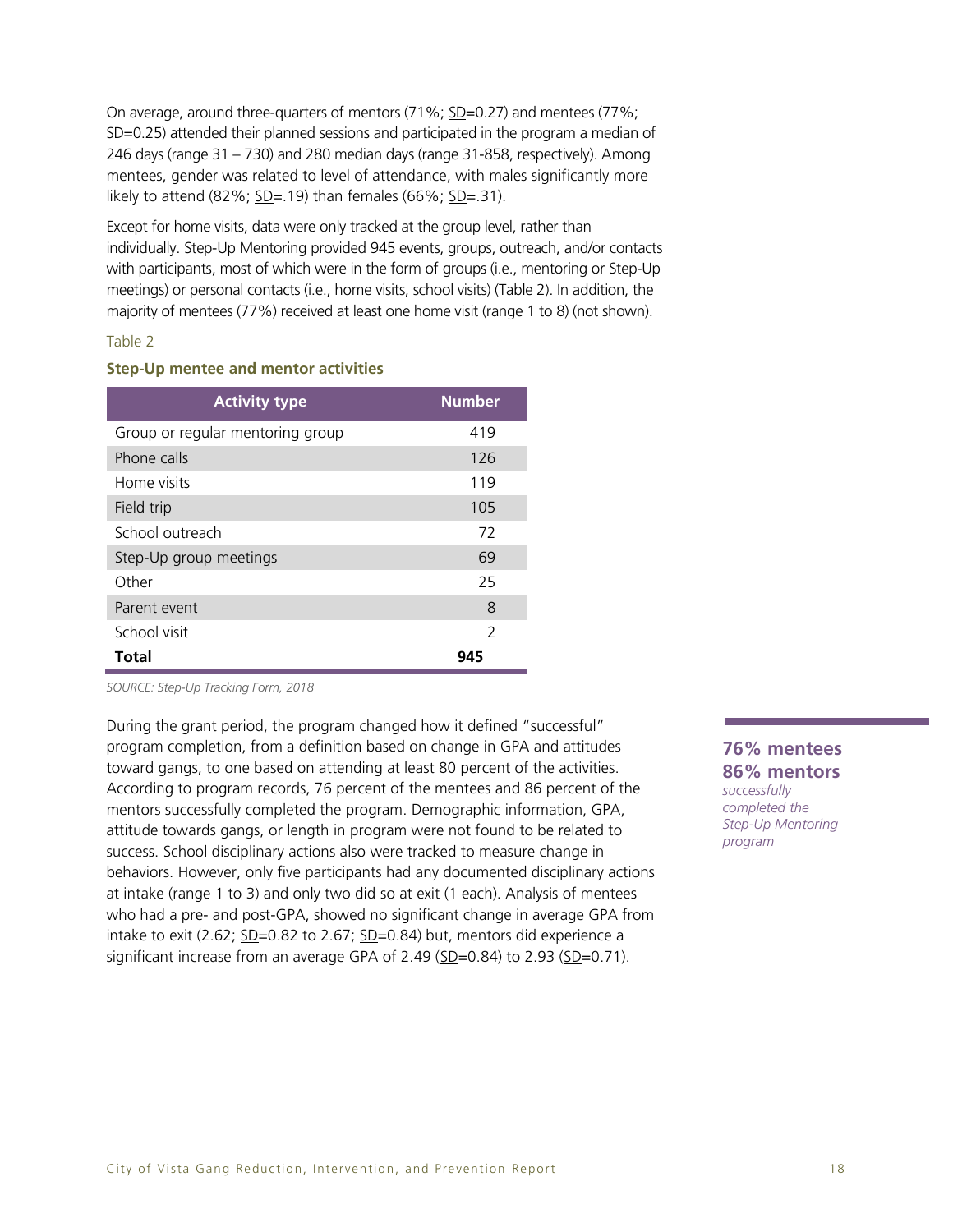# Positive Action program (Intervention)

A total of 79 at-risk youth participated in PA over the course of the grant (11 off from NCL's goal of 90).<sup>5</sup> As with the other VGRIP programs, the largest proportion of participants were male (84%) and almost all (99%) were Hispanic. The average age was 13.89 years old (SD=2.08) and most youth were in high school (54%), followed by middle (37%), and elementary (9%) school (Figure 4). PA was intended as an intervention for youth at-risk of joining gangs and with 92.2 percent having some gang affiliation and a median SDRRC score that fell within the highest risk level (-21.00; range -43 to 33)<sup>6</sup> the program was reaching its target audience.

Youth were engaged in the program an average of 122.38 days  $(SD=69.07)$ , and had an average of 12.50  $(SD=8.27)$  case management contacts during their time in the program (Figure 5). Eight out of ten (81%) youth exited the program successfully, with no statistical differences by demographics or intake risk level. In addition to case management, around nine out of 10 youth (89%) received additional services. Those youth that did receive additional supports, on average s/he received 2.25 (SD=1.42) services. The most common type being a mental health group or meeting (49%), followed by a gang-related intervention (33%) and/or a life skills program (31%) (Table 3). To be expected, those that successfully exited the program had more case management contacts (13.30; SD=8.51) and days in the program (138.41; SD=64.90) than those that did not (9.13; SD=6.30 add 54.0 days; SD=37.96, respectively).

#### Table 3

# **Positive Action provided a variety of services**

| <b>Type of programming</b> | <b>Percent</b><br>received | <b>Average hours</b><br>attended |
|----------------------------|----------------------------|----------------------------------|
| Mental health              | 49.25%                     | $6.09$ (SD=4.17)                 |
| Gang intervention          | 32.84%                     | $6.62$ (SD=4.86)                 |
| Life skills                | 31.34%                     | 13.24 (SD=12.86)                 |
| Anger management           | 22.39%                     | $7.83$ (SD=2.87)                 |
| Empowerment group          | 14.93%                     | $6.90$ (SD=3.67)                 |
| Mentor group               | 14.93%                     | $9.35$ (SD=7.73)                 |
| Wrap around                | 11.90%                     | $0.68$ (SD=0.68)                 |
| Alcohol or drug            | 11.94%                     | $6.25$ (SD=2.06)                 |
| Parenting group            | 8.96%                      | $6.50$ (SD=4.82)                 |
| Educational support        | 7.46%                      | $4.00$ (SD=0.00)                 |
| Other                      | 19.40%                     | $5.34$ (SD=9.06)                 |



*average age of PA participants* 





j PAP staff noted that it was harder to reach the target numbers because higher risk participants were on formal probation, in custody, or already participating in other services. More success was found with youth who were starting to display behaviors related to gang behavior and affiliation

<sup>6</sup> SDRRC resiliency scores range from a low of -60 to a high of 60, with the risk of recidivating grouped into for levels (-60 -0 Intensive; 1-17 High; 18 - 40 Med; and 41-60 Low).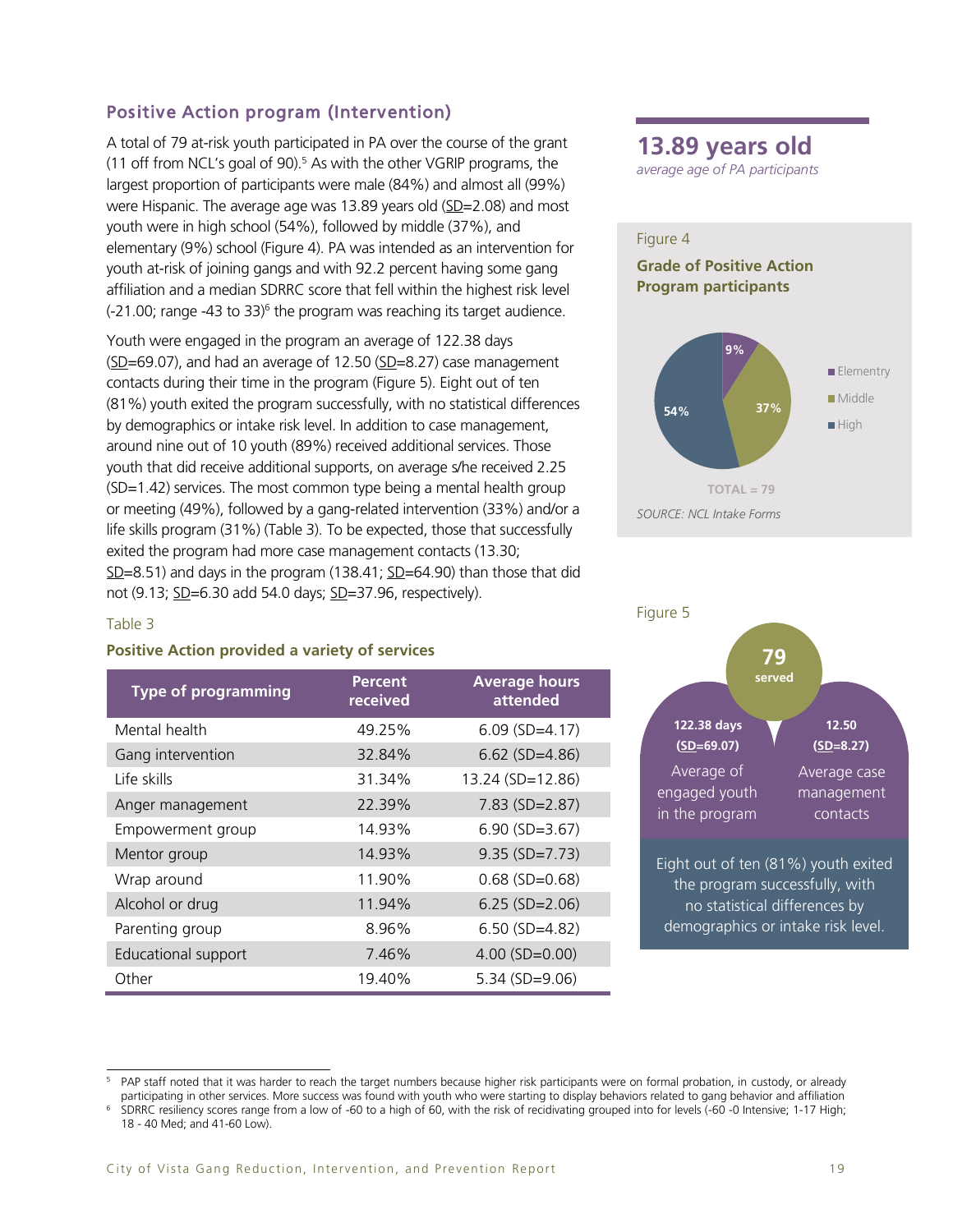# *How many and what type of community and recreational activities were conducted and how well were they attended?*

To support community engagement in the Townsite area, Vista and NCL worked closely to host forums on relevant and timely topics on gangs and risky behaviors. Possible topics were discussed at the quarterly VGRIP partner meetings and then Vista's grant project manager and NCL made the final decision on topics. Outside partners conducted the forums and NCL relied on its wide net of contacts (individual and agency wide) to advertise the events to the community. From March 2015 to June 2017, NCL offered 17 different forums on topics such as gangs, human trafficking, and drugs. Each forum was around 2.5 hours on average and involved a total of 1,069 attendees, both adults and youth. These numbers exceed their goal to reach 300 residents a year, for a total of 900 over the three-year project period.

Another prevention strategy for the larger community was to provide pro-social activities for the youth in the neighborhood, both during the day (for younger children), in the evening (for middle school aged youth), and on Saturdays for older, high school aged youth. During the course of the grant, Vista provided 1,207 recreational activity hours involving 1,527 youth (exceeding the objective of reaching 1,200 youth). The specific types of events were all sports-related, including indoor and outdoor soccer, dodgeball, softball, and kickball. The first event took place on September 2014 and the last in September 2017, with events occurring after school, on weekends, and in the summer.

*Community/recreational activities*

**17** *community activities*

**1,069** *community attendees*

**1,207** *recreation hours*

**1,527** *recreational youth*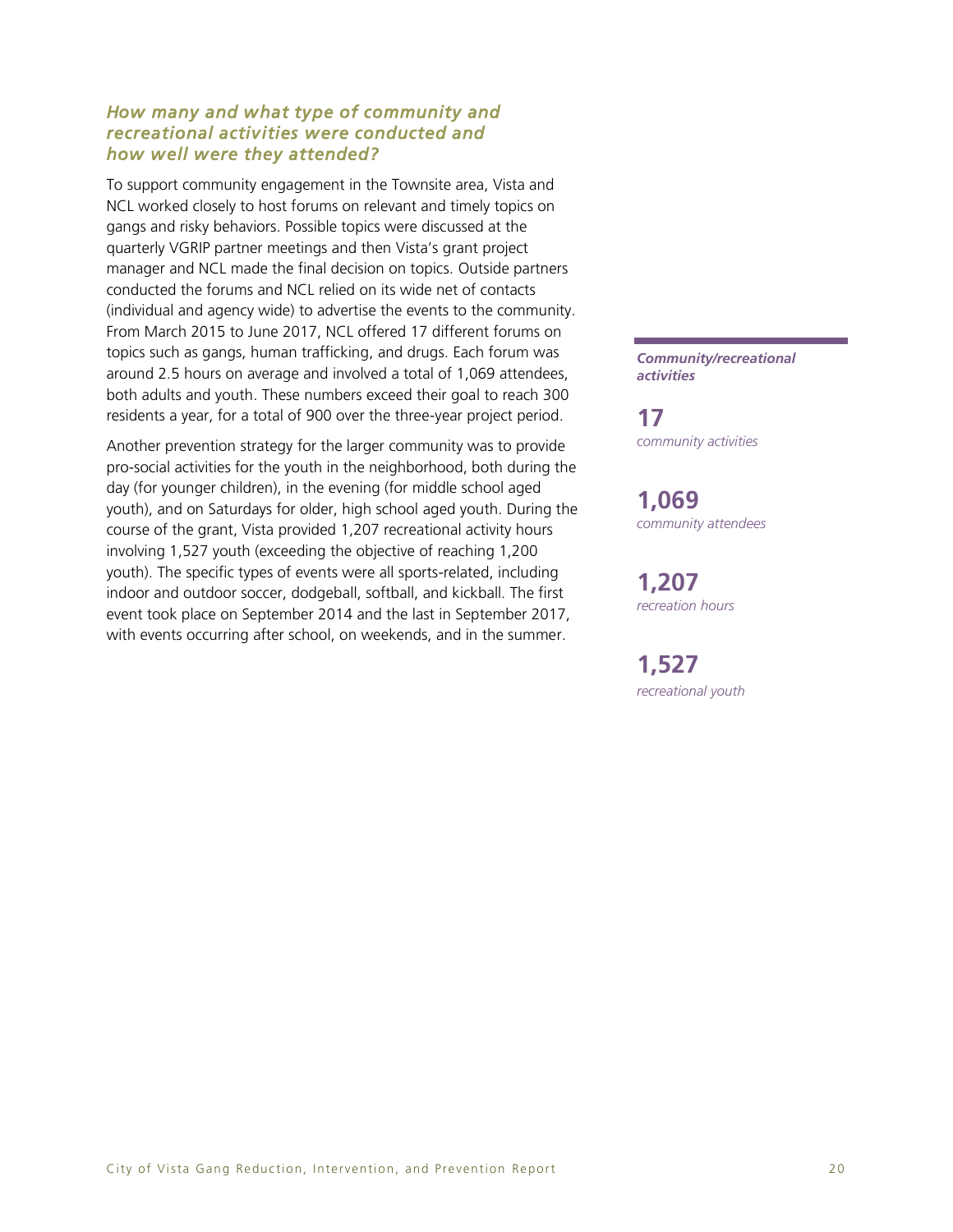# *How many suppression operations occurred in the target area during the project period? How many arrests took place as a result of the operations?*

The Vista Sheriff's station utilized a two-prong approach to target the highest risk individuals (i.e., those currently active in the gang life). The primary approach was conducting targeted suppression activities and the second was improving the backlog of documentation on current and past gang involved individuals. The suppression operations were conducted in collaboration with officers from Probation's Gang Supervision Unit (GSU) and the targets included both individuals of interest and geographic areas. Target selection was based on current probationers under GSU supervision and recent "hot spots" of gang activity. Operations were conducted jointly, as well as separately by each of the agencies, with Probation handling most of the 4th waiver compliance checks and the Sheriff's department conducting the surveillance and patrol operations.

From April 2015 through December 2017, Probation and the Sheriff conducted 268 operations involving 869 individuals, and the majority were male (84%) and adult (73%) (Figure 7A). The number of operations far exceeded the planned one per month, with Probation opting to go out several times per month using smaller teams as opposed to larger ones. Probation believed the smaller and more frequent team approach was less intimidating to families, facilitated more meaningful and positive dialogue with the youth/adults and their families, and allowed probation officers to follow-up on previously discussed goals and directives. Over one-half (54%) of the individuals contacted were under probation supervision and 4 percent each were on parole or Post Release Community Supervision  $(PRCS)$  (not shown)<sup>7</sup>. Consistent with the intent of the operations, the majority (66%) of the contacts involved individuals who had some level of gang affiliation (Figure 7B).

*"A search warrant was served on this VHB gang member who was selling heroin out of his residence. The search resulted in the seizure of heroin. One small child was removed from the residence and taken into protective custody."*  Officer field note 8/10/16 operation

# Figure 6

### **Suppression outcomes**



### Figure 7A



# Figure 7B



j PRCS offenders were formally supervised by state parole, but with the passage of AB 109 in 2011 the responsibility for the supervision was shifted to local counties.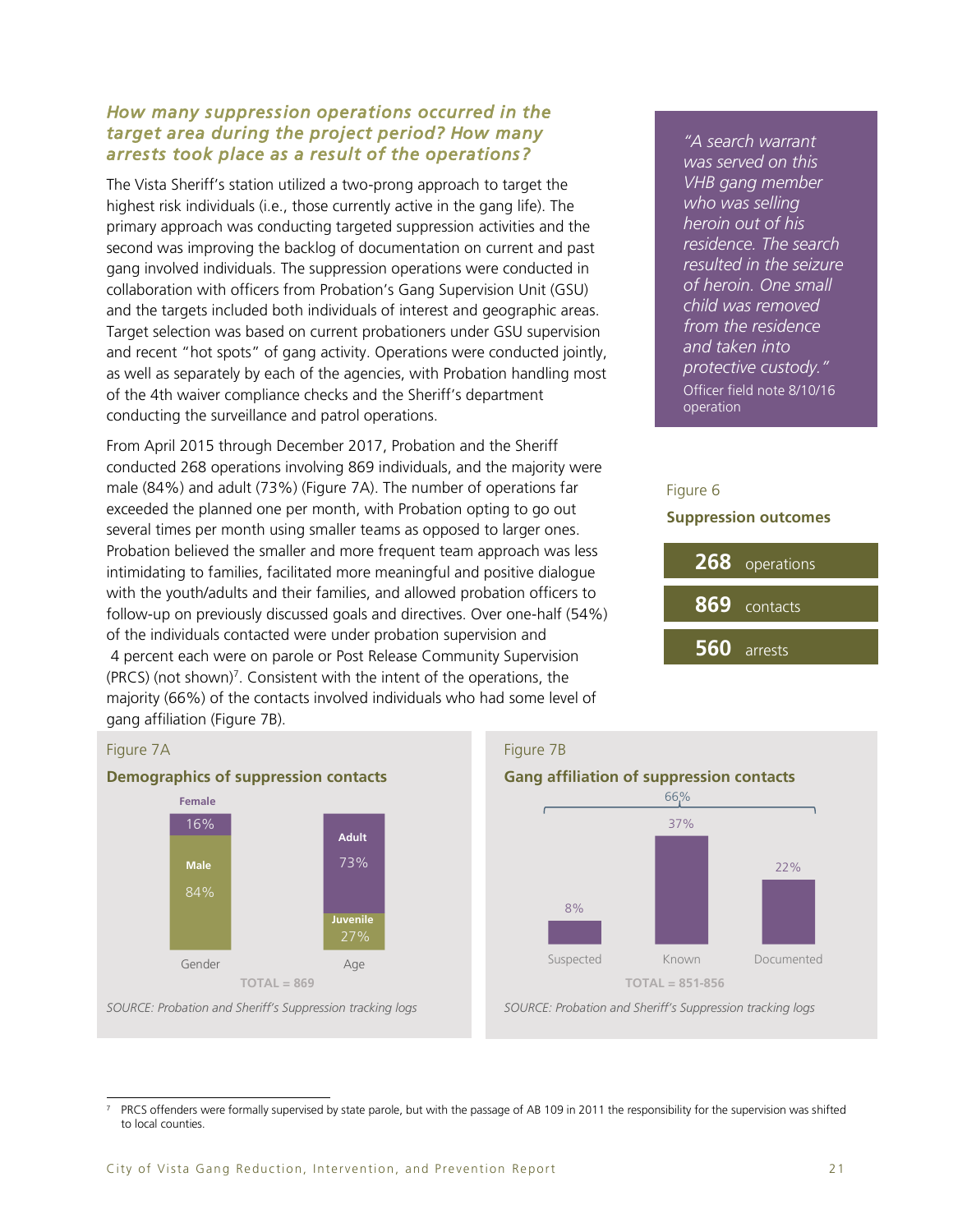These suppression efforts resulted in an arrest 64 percent of the time (560 arrests) and included the seizure of a weapon in 8 percent of those arrests including 29 guns. The arrests also resulted in the confiscation of illicit drugs in 25 percent of cases, with one-half (51%) involving the seizure of methamphetamine and 20 percent heroin.

As noted earlier, VGRIP also allowed the Vista Sheriff's station to hire a retired deputy to address the backlog of intelligence and information on gangs. Most of the rehire's time (79%) was spent reviewing gang files and making updates to the State's CalGang database. As a result of his efforts, over half (57%) of the cases reviewed were extended, 20 percent had new information updated in the file to maintain the documentation, 11 percent were a new entry into the system, 7 percent were purged, and 5 percent were audits (Figure 8). In addition, to reviewing gang files, the rehire also assisted GSU officers (or in one case a judge) in investigative work (5% of the time), with the remaining time spent supporting administrative needs (11%) for the unit or in trainings (4%) (not shown).



### **Types of 960 Rehire gang documentation**



*SOURCE: Vista Sheriff's Gang Units 960 Rehire, 2018*

# *How many trainings were conducted, including the type and number of participants?*

Capturing Kids' Hearts was the primary training conducted under the VGRIP project. Following the prescribed curriculum and presented by facility from the Flippen Group (creators of the curriculum), two separate trainings were held in June 2016 and June 2017. The multi-day trainings involved a total of 76 teachers, from eleven schools in the target area. Comments from participants who completed a post-survey were overwhelmingly positive and using a scale of 1 to 4, with four being the highest, they rate the usefulness of the training a 3.90 ( $SD = .29$ ) on average. Comments on the feedback form congealed around a common theme of successfully providing teachers tools to better manage their classrooms and build productive relationship with students.

*"I feel I have tools to use to build my class environment and encourage and correct behavior."* Capturing Kids' Hearts Post-survey, June 2017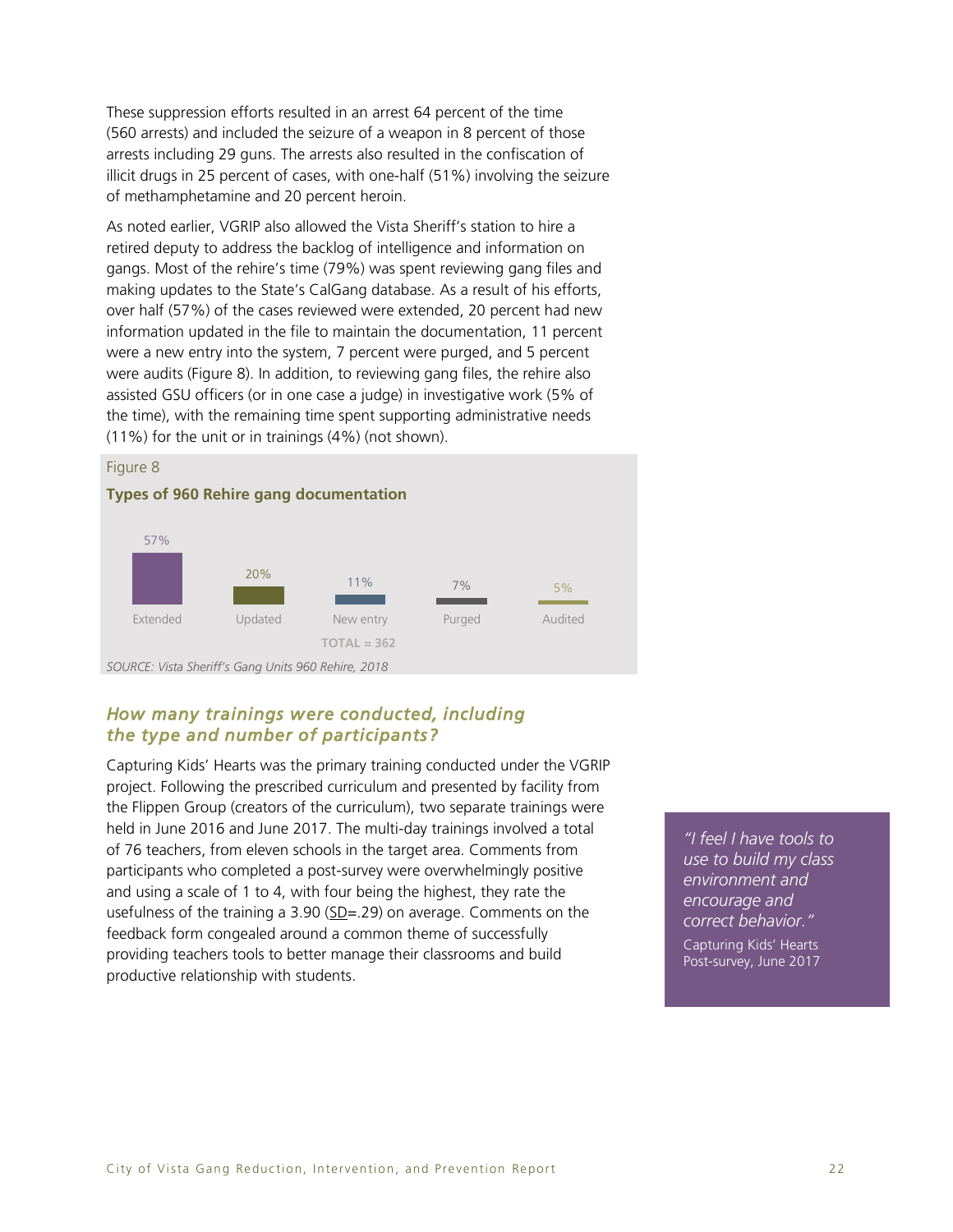### *What did the program partners perceive as the programs' strengths and areas of improvement?*

As noted earlier, the evaluation was designed to facilitate a feedback loop for the partners. To achieve this goal a partner survey was distributed at two points in time. The first survey was distributed electronically using SurveyMonkey in October 2016 to 127 respondents representing each of the partners (schools, law enforcement, community providers, and Vista), of which 56 responded (44% response rate). The primary purpose of the first survey was to provide Vista and VGRIP partners with timely information to make any programmatic adjustments. Because of the survey, G.R.E.A.T. was examined more closely to address the lack of change from the pre- and post-survey analysis and the schools explored the feasibility of expanding Capturing Kids' Hearts because of how well it was received. The results of this survey were analyzed and summarized in a written report for the partners and is attached in Appendix B.

The second survey was distributed (also using Survey Monkey) in June 2017, to 109 partners, with 56 respondents (51% response rate). Most of the respondents were from the schools (55%), followed by law enforcement (29%), the management team (7%) and community service providers (9%) (Figure 9).

The survey was designed to gather feedback on each program component, as well as VGRIP overall. Because questions about each program were limited to those who had direct knowledge of the specific program, the number of responses were small (from a low of 2 for PA and a high of 36 for G.R.E.A.T.) and were intended to inform the program, not the evaluation, the results are located in the Appendix. To address the evaluation question of how partners felt about VGRIP, respondents were asked to rate the City's management of VGRIP, the effects VGRIP had on the partnerships and their ability to serve the target population. As illustrated in Figure 10, partners' felt that VGRIP increased the strength and communication of their working relationships, as well as the resources available to the youth and family they served (70% to 75% reported increases). These results align with the underlying principles of VGRIP, which sought to reduce gang activity by leveraging the existing resources in the community through improved partnerships and collaboration. These marks also correlate with the majority (82%) of respondents reporting that they planned to continue to work with the VGRIP partners after the grant ends (not shown).

*"Youth, schools, and families in our Vista community have been greatly impacted by the services provided by the programs funded through CalGRIP."* Partner survey respondent – service provider

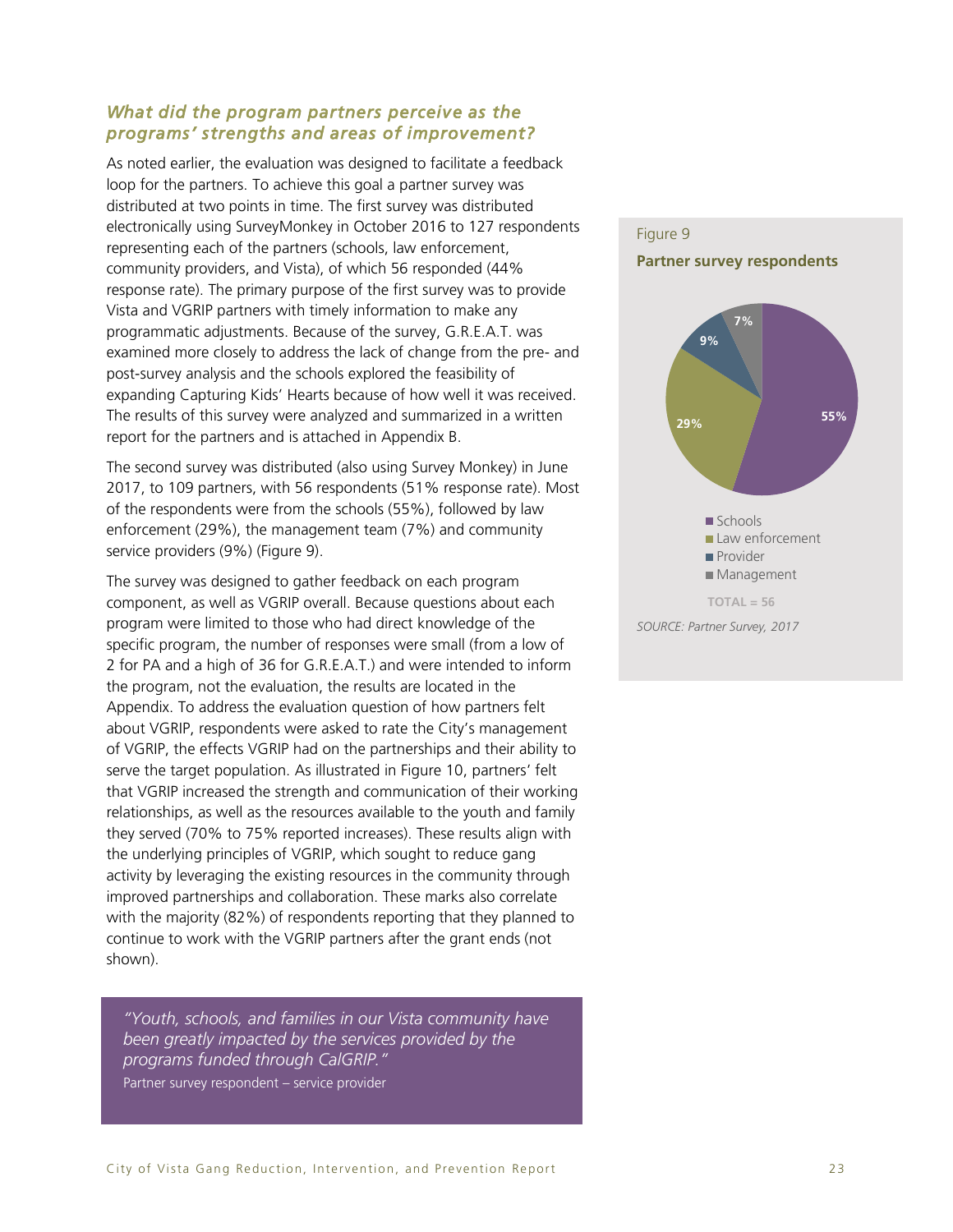

The responses to the survey questions inquiring about the management of VGRIP were consistent with the perceived outcomes. More than nine out of ten (91 – 100%) respondents reported that VGRIP management promoted communication, feedback, and accountability (Table 3). Worthy of noting is that during the grant period there was staff turnover at Vista (promotion and retirement), which resulted in three different grant project managers; however, these high marks are testament to the care in transitioning staff in a manner that did not negatively impact the project.

### Table 3

### **Respondent's view of VGRIP management**

| <b>VGRIP project management has</b>             | Agree/strongly<br>agree |
|-------------------------------------------------|-------------------------|
| clearly communicated expectations               | 92%                     |
| listened to partners' feedback                  | 100%                    |
| held partners accountable                       | 91%                     |
| encouraged relationship building among partners | 100%                    |
| Total                                           | 34-38                   |

*NOTE: Cases with missing information not included. SOURCE: Partner Survey, June 2017*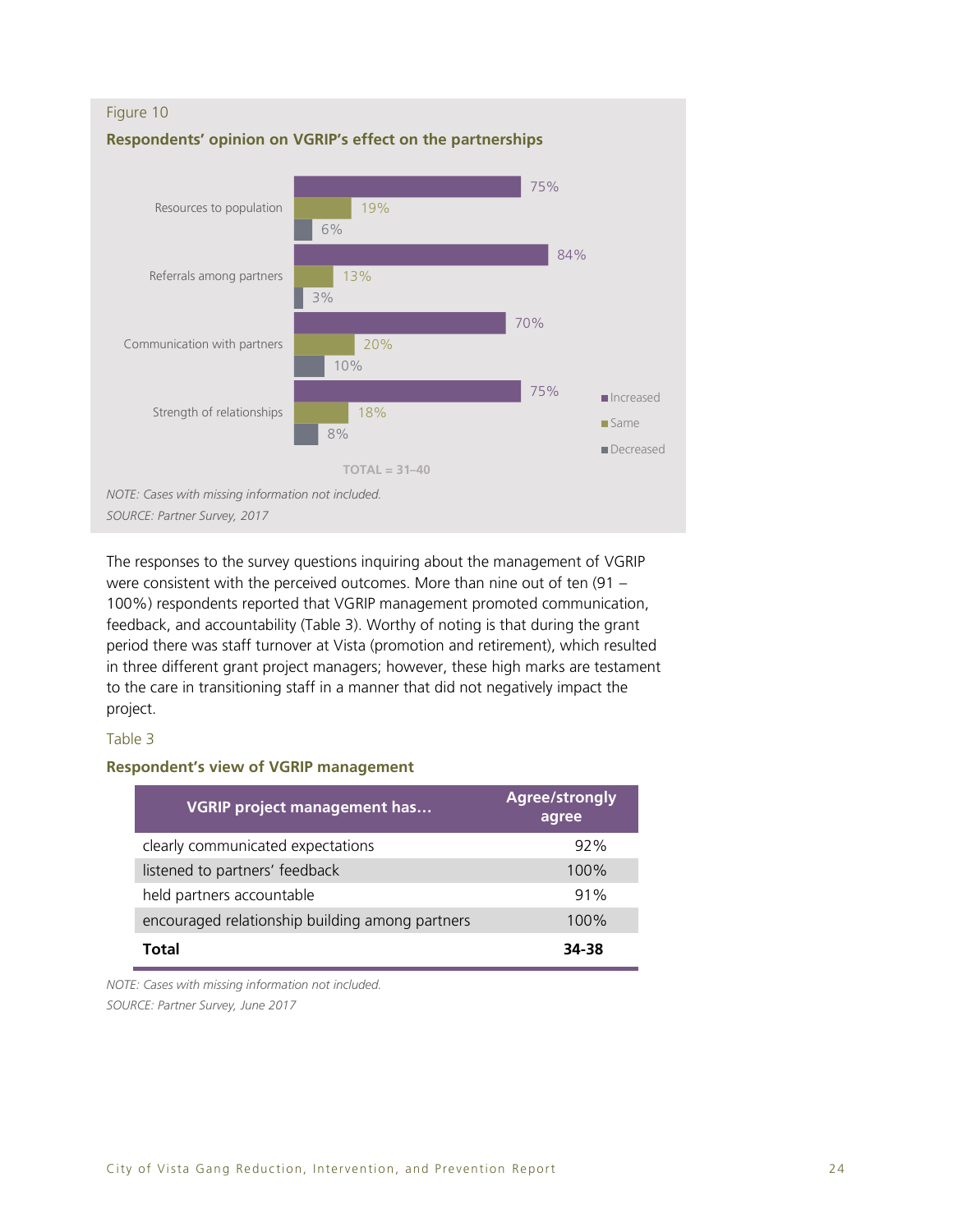# **VGRIP outcomes**

### *Did participants remain crime-free during the program and 12-months post program participation?*

As noted earlier, PA was the evidence-based program selected to provide intervention to high-risk youth (e.g., those already affiliated with or hanging out with gang members). Recidivism included referrals to probation (which is a proxy for arrest) and true findings (i.e., found to be "guilty" of the offense). As noted earlier, upon entering the program, around one in four (23%) of participants had a prior referral to probation, with 10 percent (or 8 youth) having a prior true finding (Figure 11) <sup>8</sup> Analysis of crime activity showed that 77 percent of participants during the grant period and 72 percent of participants 12-months post-program participation remained crime-free, achieving PA's objective of having 70 percent remain crime-free.

Deeper analysis showed that during program participation, 13 percent of participants had a referral, with 4 percent (or 3 youth) having a true finding (Figure 11). Of the 10 youth who received a referral while in the program, three were for property or other crime, followed by violent crimes (2), and drug and status offenses (1 each). Half of all the referrals (5) occurred at the felony level, followed by four at the misdemeanor-level, and one was a status offense. There were no significant differences on the likelihood of receiving a referral by gender, risk level, gang affiliation, or whether the participant successfully completed the program.

Analysis of criminal activity 12-months post program participantion revealed an increase in both referrals to probation (28%) and true findings (13%) (Figure 11). Referral types were equally distributed by violent, property, and drug/alcohol offenses (5% each), with "other" (11%) being the most likely charge and a status offense being the least likely (1%). Most of the referrals were at the misdemeanor level (40%), followed by felonies (32%), with the remaining being infractions (23%) and status level (1%). Of the 10 youth who had a true finding in the post period, most were for a violent offense (6), followed by a property (2), and one each for drugs/alcohol or "other" offense. Felony true findings constituted six out of ten, with four at the misdemeanor-level.

# Figure 11 **Positive Action program referrals true findings**



j However, because of legislative changes in 2016, which require juvenile cases to sealed immediately after completion, there could have been additional charges that were not documented.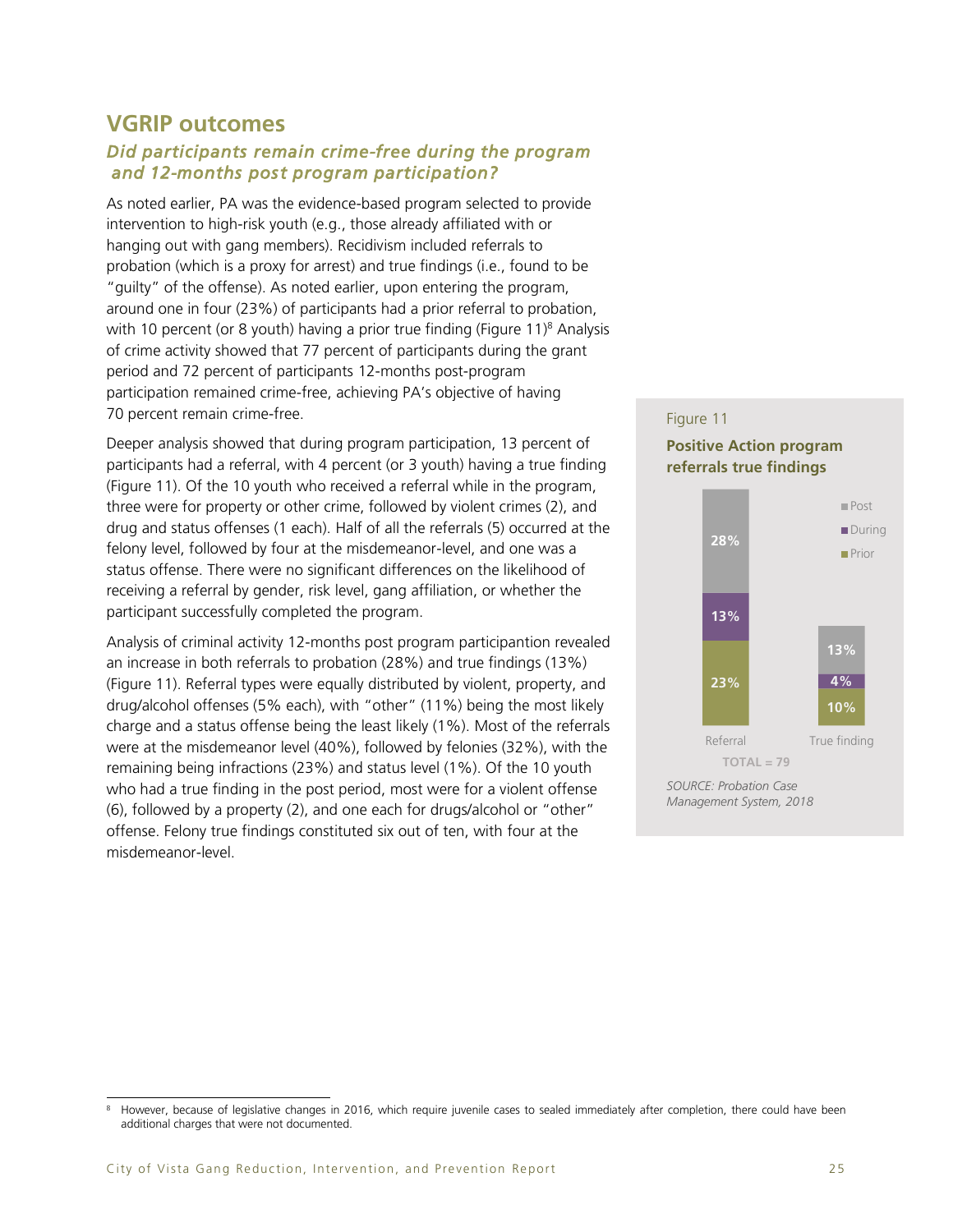Because of the uncertainty associated with the sealing of cases and therefore possible missed contacts with the system, significance tests were not conducted between pre- and post-periods. Analysis that were performed did not reveal any relationship between the likelihood of receiving a referral and a youth's gender, risk level, gang affiliation, completion status, or if the youth had a referral in the during time period.

Additional outcome measures included changes in risk scores between pre-and post-program participation<sup>9</sup>. As Figure 12 shows, overall SDRRC resilience scores improved significantly from entry (-21.86,  $SD=13.95$ ) to exit (-17.04,  $SD=16.64$ ), indicating improved protective factors and a decrease in risk areas. Youth who successfully completed the program had an average increase of 6.23 in their scores  $(SD=9.88)$ , while the scores of those who exited unsuccessfully decreased by an average of change -2.91 (SD=5.45) indicating increased risk of recidivism (not shown).

### Figure 12

**PA participants reduce risk for recidivating after program completion**



*NOTE: Cases with missing information not included. \*Significant at P <0.05 level. SOURCE: ETO, April 1, 2017*

# *How did violent crime and gang-related crime change in the target area in terms of nature and amount?*

As previously noted, the inconsistency in documenting "gang-related" crime prohibited using the original evaluation design to compare change in "gang-related" crime over time and between the target area and the Vista as a whole. As a secondary measure, changes in Part I, UCR violent crimes (i.e., aggravated assault, rape, robbery, and homicide) that occurred in the Townsite area three-years prior to the start of VGRIP (2012 -2014) were compared to those reported during the grant period (2015-2017) and the changes were also compared to Vista alone (without the Townsite beats included). As Figure 13 shows, Vista and the target area had less violent crime reported during the grant period compared to three years prior (728 to 605 and 424 to 340, respectively). However, the Townsite area experienced a larger decrease in violent crime during this period (19.81% decrease compared to 16.90%).

 $\overline{a}$ 9 The original design called for the evaluation to measure change in GPA, however the program was not able to obtain the data for most of the participants.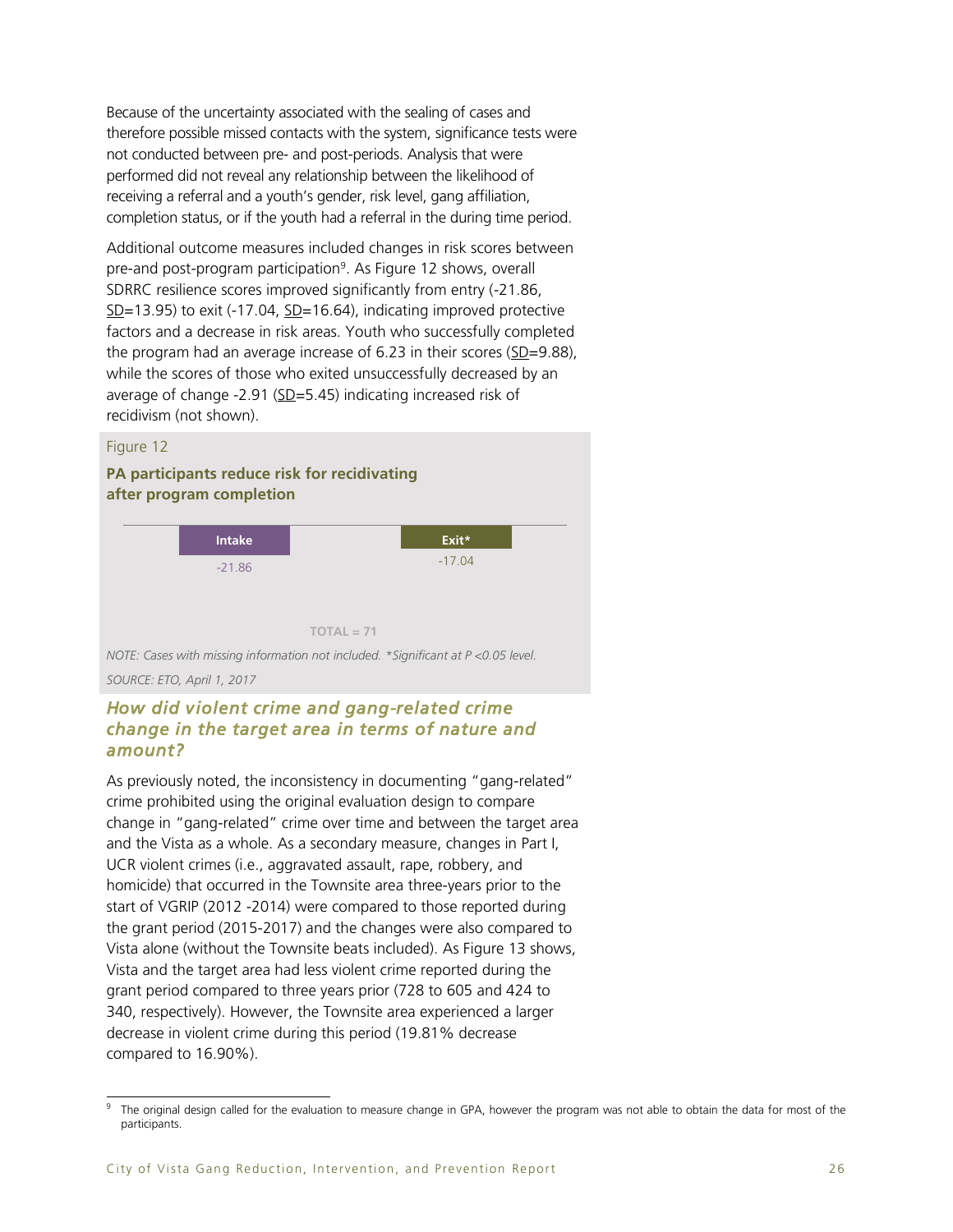

The evaluation and available data do not allow for any statements of causation or correlation, as there could be many factors that impact the occurrence of crime. However, this change is in the direction Vista and partners had hoped for.

# *Did the community perceive any change in gang activity and gang-related crime in the target area?*

While the partner survey reflected positively on the VGRIP project, Vista also wanted to hear from the community and their perception of the impact of the project on gang activity in the neighborhood. The original design called for the research staff to facilitate two listening sessions in the third year of the grant. However, despite numerous outreach efforts on the part of Vista's grant project manager, the listening sessions were not able to be conducted as originally designed. The first session had four participants, all of whom had children involved in PA and therefore the opinions were narrow in scope. This situation also was true for the second effort, which was conducted by the Vista's gang project manager using two methods – a discussion with three participants and an interview with two others. However, again the participants all had children involved in the same VGRIP programming (i.e., Step-Up) and the responses reflected this commonality.

The result of these efforts did not allow for a robust understanding of the how the "community" felt about crime" but did provide some interesting differences and reflections about crime and gangs in the community for these residences (Table 4). The first session was attended by parents whose children (and in one case the parent) were involved in gangs to varying degrees (e.g., child is a member, another affiliated, and a parent was an ex-member) and the second session of parents had children who were less at-risk and not affiliated with gangs. This degree of personal proximity to gang life may have influenced their responses, as the first group's responses demonstrated more recognition and awareness of gangs and crime in the community compared to the second group's, who did not perceive a nexus between crime and gang activity where they lived.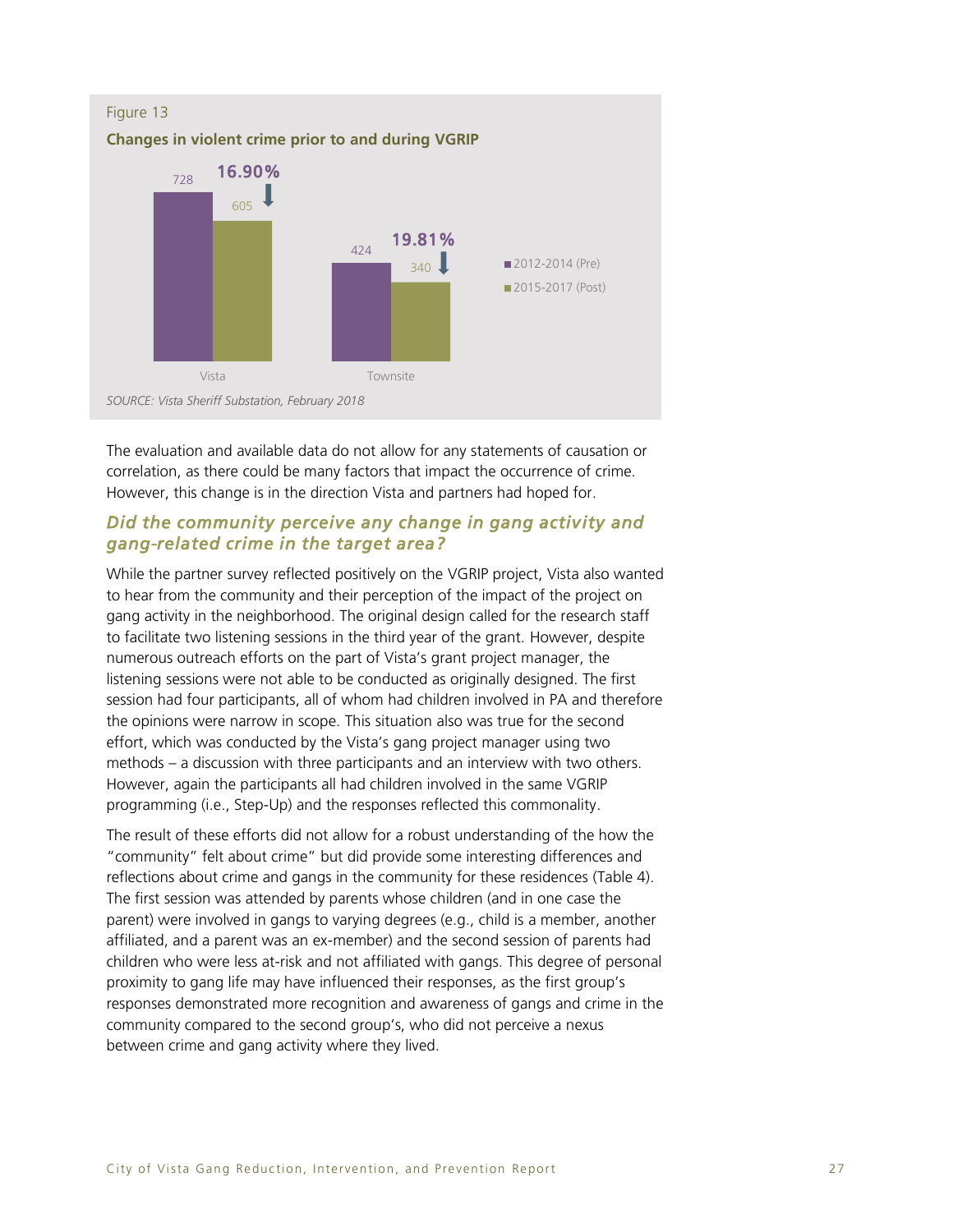Both groups felt that there was more crime in their neighborhood than in the past years, but not necessarily gang-related crime. Vagrancy, homelessness, graffiti, and alcohol and drug use (especially around a liquor store) were noted as reasons for not feeling safe. However, when asked more directly about gang-related crime, all of the respondents in the first group indicated that it was an issue. The parents associated gang activity with tagging, the clothing youth were wearing, and the different areas where youth gathered as gang territory. This first group was also more likely to know about crime and gangs through their own efforts - by talking to police, youth, their children, or friends (one was a mentor and the other a community activist). This knowledge was different from the second group, who did not feel there was a gang issue in their neighborhood and if so, it was coming from outside. Their awareness about gang activity came from secondary sources (e.g., Facebook, news) rather than firsthand experience.

As to what should be done to reduce gang activity, the parents from the second group (less experienced with gangs), all felt that more pro-social activities would help youth stay away from gangs. While also recognizing the need for pro-social activities, the first group felt strongly that parental oversight and involvement was primary to gang prevention, in addition to staying busy after school. The lack of parental oversight, while personal, was not because of ill intention, but a result of having to work and not having the time or resources to provide supervised activities for their child after school. One respondent said she could only afford to send one of her children to the afterschool program because it was too expensive and another reported that she has to drop her child off an hour and a half early to get to her work and isn't there after school to pick him up. The comments support the value of a whole family approach (supporting parents and children) to counter the influence of gangs.

*"Kids join gangs for a sense of belonging. Also [joining gangs] has to do with us parents because we have to work. We try to keep them busy but can't afford programs to keep them busy."* Parent in first listening session, 2017

### Table 4

**Participants in listening sessions varied in their perspective of gangs and what should be done to prevent youth involvement**

| Question                                                | <b>First session</b><br>(parents of higher-risk youth)                                                                                      | <b>Second session</b><br>(parents of lower-risk youth)                                                                                                           |
|---------------------------------------------------------|---------------------------------------------------------------------------------------------------------------------------------------------|------------------------------------------------------------------------------------------------------------------------------------------------------------------|
| How do you find out                                     | Personal experience, interaction with                                                                                                       | Social media, neighbors, some word of                                                                                                                            |
| about gangs?                                            | youth, their own child's involvement                                                                                                        | mouth                                                                                                                                                            |
| Has crime changed in the                                | Yes, it has increased, but mostly crimes                                                                                                    | Yes, it has increased, but mostly crimes                                                                                                                         |
| neighborhood?                                           | of nuisance                                                                                                                                 | of nuisance                                                                                                                                                      |
| What are reasons for the<br>crime?                      | Vagrancy, alcohol and drugs, and<br>gangs                                                                                                   | Homeless, vagrants, teens using drugs                                                                                                                            |
| Any change in gang<br>activity in your<br>neighborhood? | Mixed perspective – some felt it stayed<br>the same, decreased and increased.<br>Also recognized the schools as having a<br>positive impact | No gang activity in the neighborhood.<br>Recognized the schools as being a<br>positive influence in the neighborhood<br>and helping children avoid the gang life |
| What can be done about                                  | Pro-social activities - after school                                                                                                        | Pro-social activities – after school                                                                                                                             |
| gangs?                                                  | programs, more jobs                                                                                                                         | programs, more jobs                                                                                                                                              |

*SOURCE: SANDAG 5/16/17 listening session notes; Vista 12/21/17 listening and interview notes*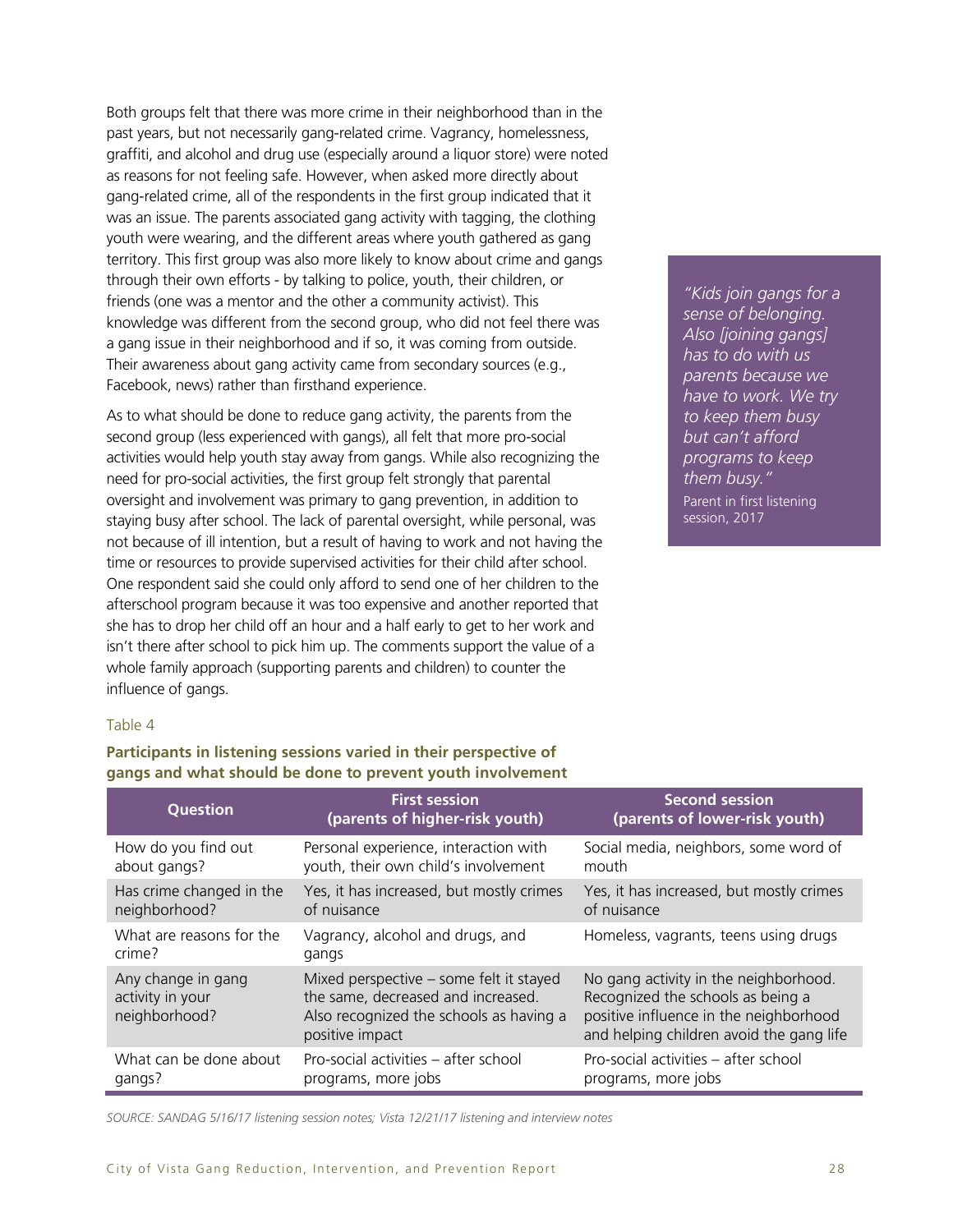These variations in perspectives on gangs and their influence in the community, lend credence to programs that educate residents, who may have less personal experience with gangs, about what to be aware of and where to pay attention. However, despite the difference, there was a clear message of the importance of offering support to family and children through accessible afterschool and pro-social activities.

### *Did youths' attitudes and behavior about gangs change as a result of participating in programs?*

G.R.E.A.T. was implemented to address youths' attitude and behavior towards gangs. Since populations of youth who participated in the classes were young and the evaluation and project is short term (3 years), it was not possible to measure what effect these prevention programs may have on future gang activity. However, the change in attitudes over time was documented using pre- and post-surveys.

A review of the G.R.E.A.T. outcomes showed mixed results in changes in participants' attitudes about fighting, views of police officers, and future gang involvement. The pre-results indicated that most of the youth in both 4th and 5th grades already possessed the desired attitudes at the beginning of the program, leaving very little room for change. Analysis revealed no differences in outcomes between the two grades, therefore both grade levels are reported together. Over nine out of ten youth (96% to 97%) at the beginning of the program indicated they would speak up if they knew about a fight, they would not engage (i.e., walk away or wait to calm down) if someone was making them angry, and they would probably not join a gang (Figure 14A). After participation almost all of the youth reported they would be "less likely" to join a gang in the future (99% compared to 97% in pre). The data on youths' attitude toward police was slightly different. At the start of the class around three quarters (77%) of students reported they would say "hello" to an officer if they saw one in the neighborhood, which was similar after participation (76%). The percentage who said they would call police if they saw a crime decreased slightly from pre- to post-participation (89% to 86%) (Figure 14B).

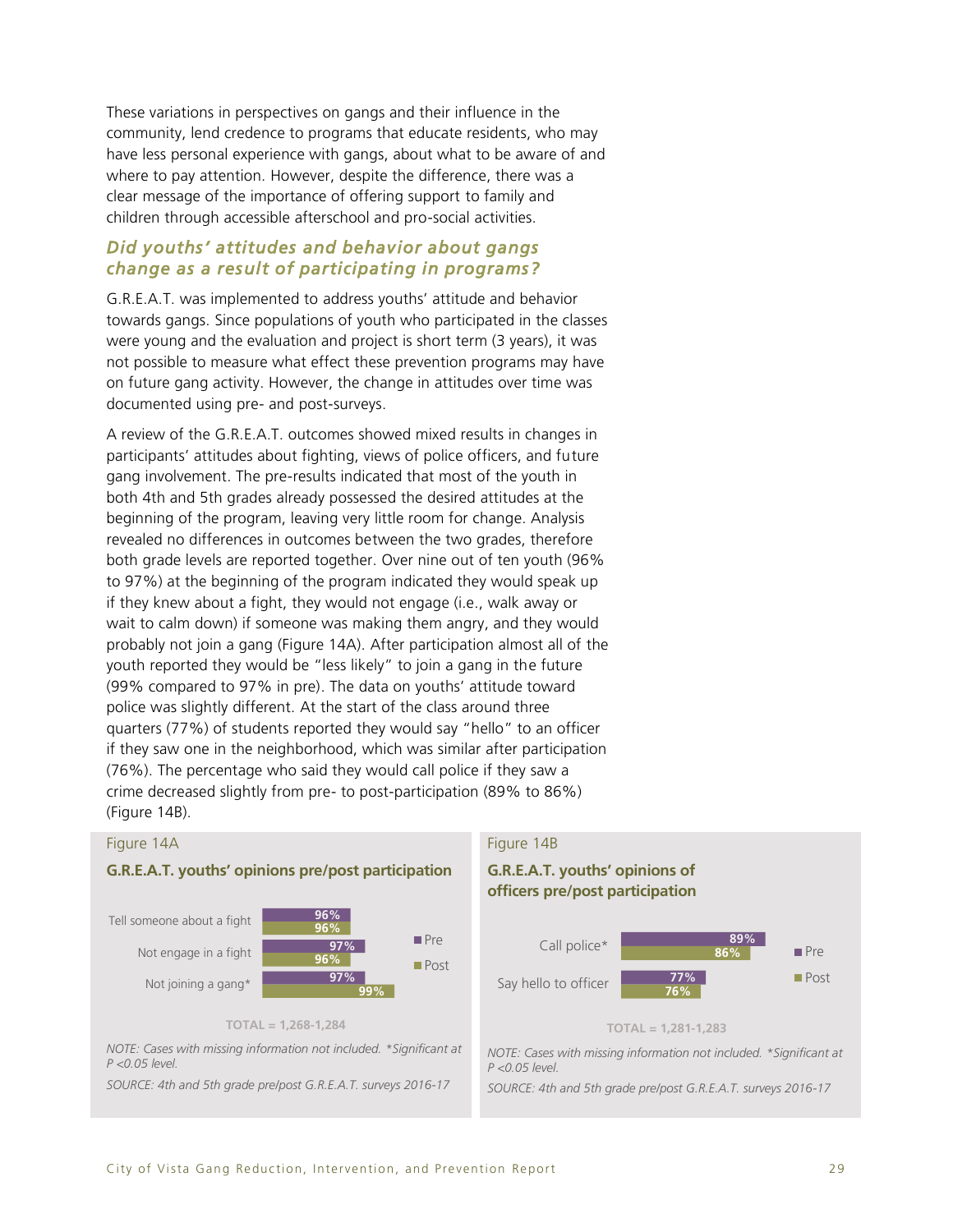These results were similar to the first round of G.R.E.A.T. (2016) classes and raised concern by the partners. Because the evaluation was designed to inform the implementation, the results from the first cohort of students were analyzed soon after classes were completed and discussed with the Vista grant project manager, who in turn held discussions with the G.R.E.A.T. officers and school staff regarding the lack of change and what could be done. There were mixed conclusions as to why the expected changes were realized and some of the possible reasons for this result were discussed and are listed below:

- *Not appropriate target population* G.R.E.A.T is designed for middle school aged youth, not elementary. This age difference could have impeded youth comprehension and/or ability to relate to the curriculum, their exposure to gangs, and their understanding the assessment tool.
- *Inconsistent implementation of curriculum* There was no measure of fidelity to the model, so it is not possible to say with certainty that G.R.E.A.T. was implemented consistently across classes and/or as designed.
- *Invalid measurement tool* While the project manager tried to adapt the pre- and post-survey for the younger population, the survey was not piloted nor tested for validity (beyond the scope of this project). Poor comprehension of questions by the students or lack of sensitivity to capture variance could account for the lack of change.

Analysis was conducted to try and identify any possible differences among the classrooms (and therefore instructors), but there was not enough variance to say conclusively one way or another. Responses to the partner survey also noted the challenge with providing the curriculum to the younger youth. However, there were some partners that felt G.R.E.A.T. or the discussion about gangs should be offered to even younger students.

*"Consistency in (G.R.E.A.T) instruction/instructor, not being able to talk about real-life problems because they are 'too mature' for 4th and 5th graders."*

*"A challenge of G.R.E.A.T. is the students understanding the curriculum. It can be a little over their head at times."*

Partners feedback from the partner survey, 2017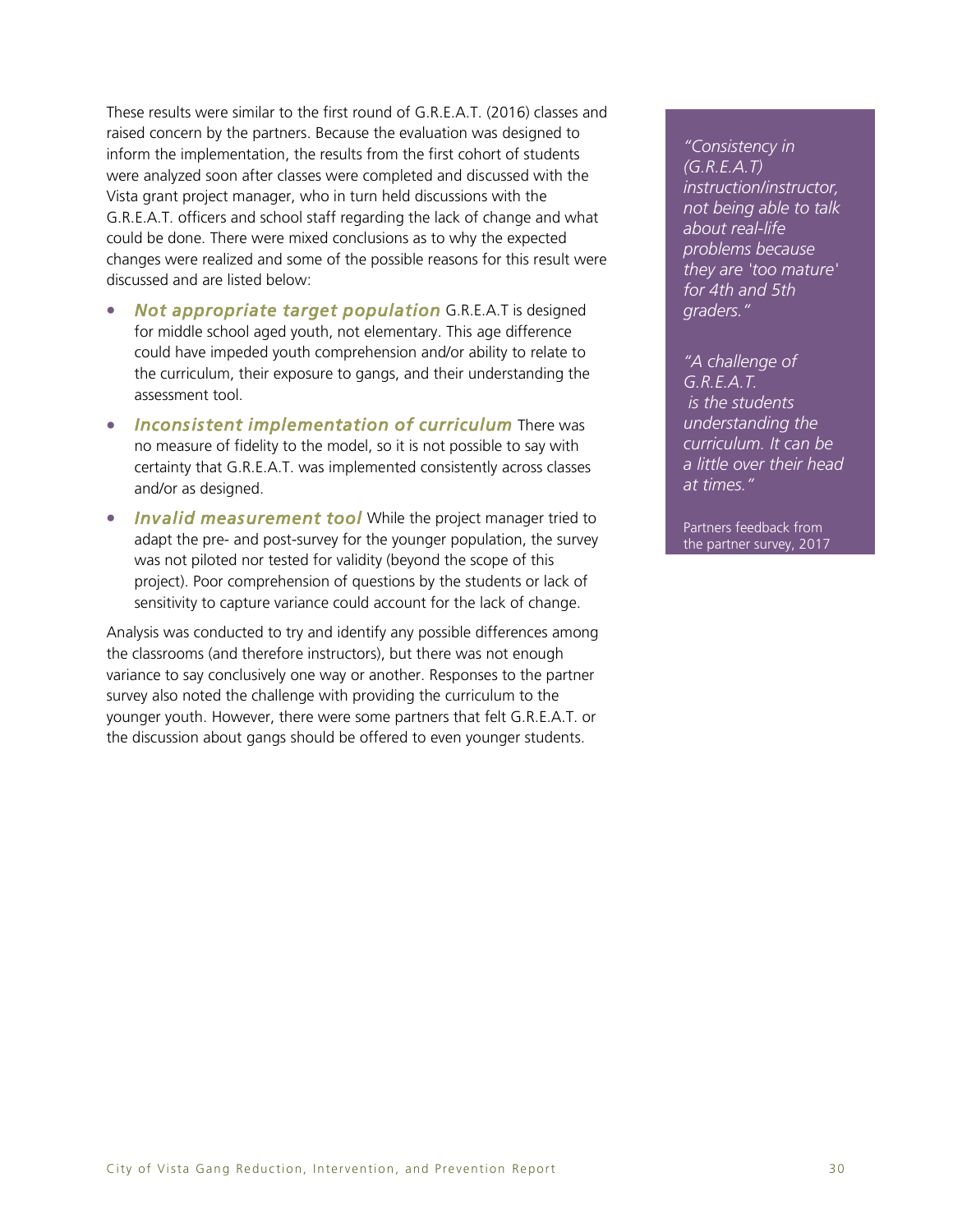# *Did communication between parent and child improve after participation in Guiding Good Choices?*

As noted earlier, 102 parents enrolled and completed the GGC curriculum during the grant period. As part of the curriculum, pre- and post-surveys were given to participants (at the first and last class) to measure change in parent/child communication, gang awareness, and perceived changes in child's substance use and school. The aim of GGC is to help improve participants' parenting skills in an effort to impact their youth's behavior. Results showed positive improvement in areas of parenting, youth's academics, and communication. As shown in Figure 15A when asked to rate their child's communication skills and academic level using a scale from 1 (being the lowest) to 5 (being the highest), on average participants rated their child's level in academics (3.49 pre to 4.01 post) and communication skills (3.83 pre to 4.54 post) significantly higher after participation. Similarly, when asked to use the same scale (1 to 5) to rate their comfortability in their parenting skills to deal with gangs and drugs in today's society, there was significant improvement in the average rating from 3.18 (SD=1.16) to 4.28 (SD=0.85). Examined another way, almost nine out of ten participants (88%) indicated improvement in one or more of these areas (i.e., academics, communications, and parenting) 9 percent showed no increase, and 3 percent felt there was a decrease (not shown). Additionally, participants were asked to select one "family management" skill they felt their son/daughter had improved in, with "family participation" noted most frequently (43%) as an area of improvement and responsibility noted the least (2%) (Figure 15B).



### Figure 15B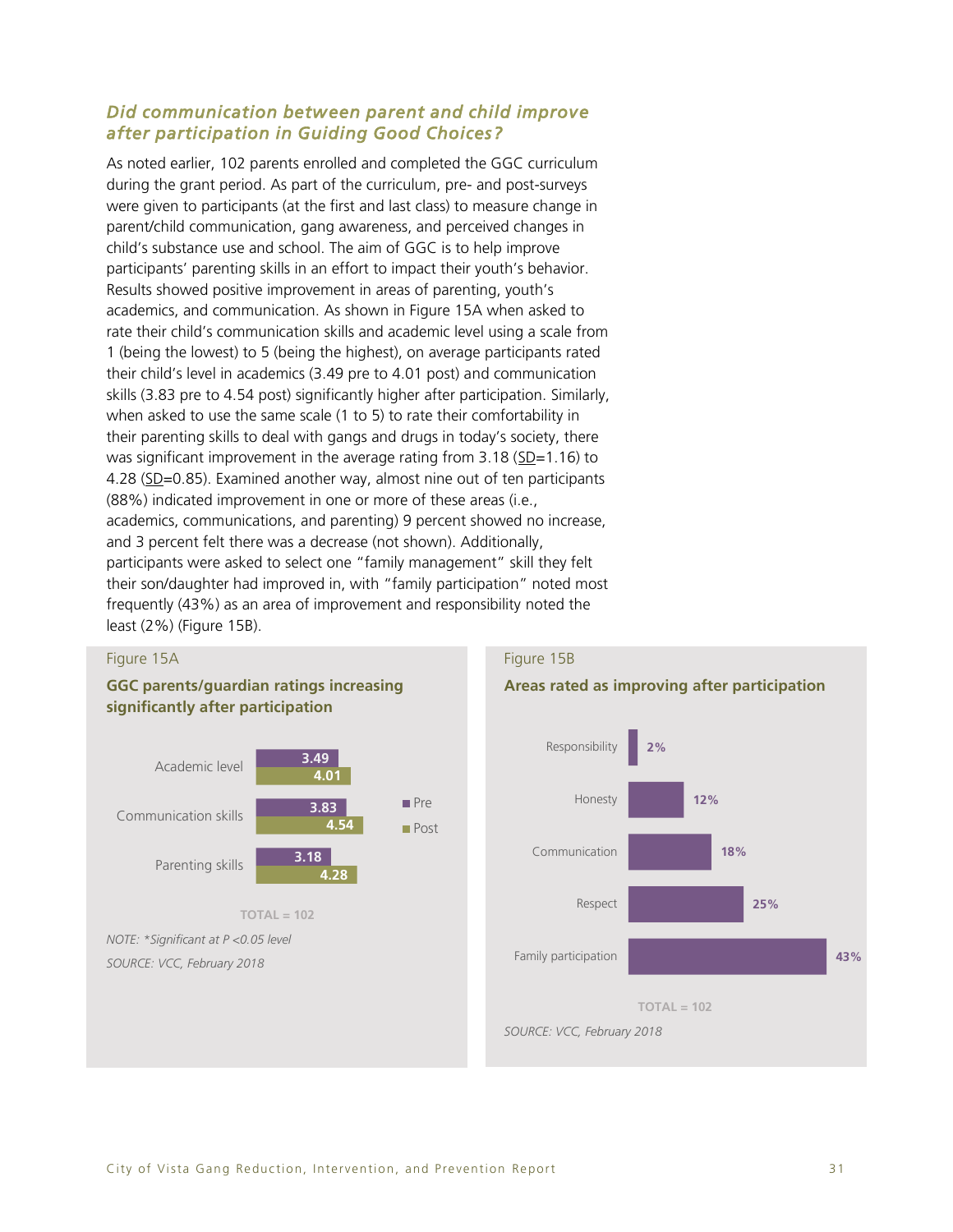# **Conclusion and discussion**

Because of the difference in intensity, scope, and target populations, it is neither feasible nor wise to draw one conclusion about the overall impact of VGRIP. A review of both the goal and objectives suggests both success and areas of improvement. Overall, VGRIP either exceeded, or came very close to achieving all of its objectives. As Table 5 summarizes, the prevention programs all met their target numbers and the intervention program came close to meeting its numbers, and did achieve its outcome measures of change. The suppression operations were especially successful, exceeding their objective three-fold, by reducing the size of the operations (i.e., number of officers involved) to focus on quality of contacts. As for crime reduction, the Townsite area along with the entire City of Vista did experience a reduction in Part I violent crimes during the grant period; however, the target area's decrease was slightly larger than Vista's as a whole.

### Table 5

### **VGRIP achieved its objectives**

| <b>Objective</b>                                                                                                                                                                                                        | Met the number of<br>participants served | <b>Met outcome</b>                                                                                                                                                     |
|-------------------------------------------------------------------------------------------------------------------------------------------------------------------------------------------------------------------------|------------------------------------------|------------------------------------------------------------------------------------------------------------------------------------------------------------------------|
| 85% of the 80 Guiding Good Choices participants<br>will complete the curriculum and report improved<br>communication with their children                                                                                | Yes                                      | Yes                                                                                                                                                                    |
| 90% of the 650 4th graders and 650 5th graders<br>receiving G.R.E.A.T. will report negative views of<br>gangs, gain the ability to handle conflict non-violently,<br>and an improved comfort level with law enforcement | Yes - Served 1,300                       | Mixed Results- Minimal change<br>between pre- and post- surveys                                                                                                        |
| 80% of the 160 Step-Up Mentoring participants will<br>show an improved school performance and have no<br>school disciplinary actions                                                                                    | $Close - 156$ served                     | Yes - (Mentors GPA increased<br>significantly and mentees, while<br>not significant did move in the<br>right directions). Only two youth<br>had a disciplinary action. |
| 70% of the 90 Positive Action Program participants<br>will increase risk and resilience scores, demonstrate<br>increased academic achievement, and have no<br>entry/re-entry in the juvenile justice system             | Close - 79                               | Yes - Risk Scores improved; 72%<br>had no new involvement in the<br>justice system 12-months post<br>participation.                                                    |
| 1,200 youth (300/Yr1; 450/Yr2; 450/Yr3) will attend<br>recreation programs                                                                                                                                              | $Yes - 1,527$                            | N/A                                                                                                                                                                    |
| 32 staff and teachers will complete the Capturing<br>Kids' Hearts program, and 90% will report using the<br>techniques learned in the training                                                                          | $Exceeded -$<br>70 attended              | The use of training past<br>participation was not captured;<br>however, feedback from<br>participants on the usefulness of<br>curricula was very positive.             |
| 900 community residents will participate in<br>community engagement activities, such as meetings<br>and special events                                                                                                  | $Exceeded -$<br>1,069 participants       | N/A                                                                                                                                                                    |
| One suppression or other related operations will be<br>conducted monthly (or 60)                                                                                                                                        | Exceeded - 268 were<br>conducted         | 869 contacts and 560 arrests                                                                                                                                           |

*SOURCE: SANDAG, 2017*